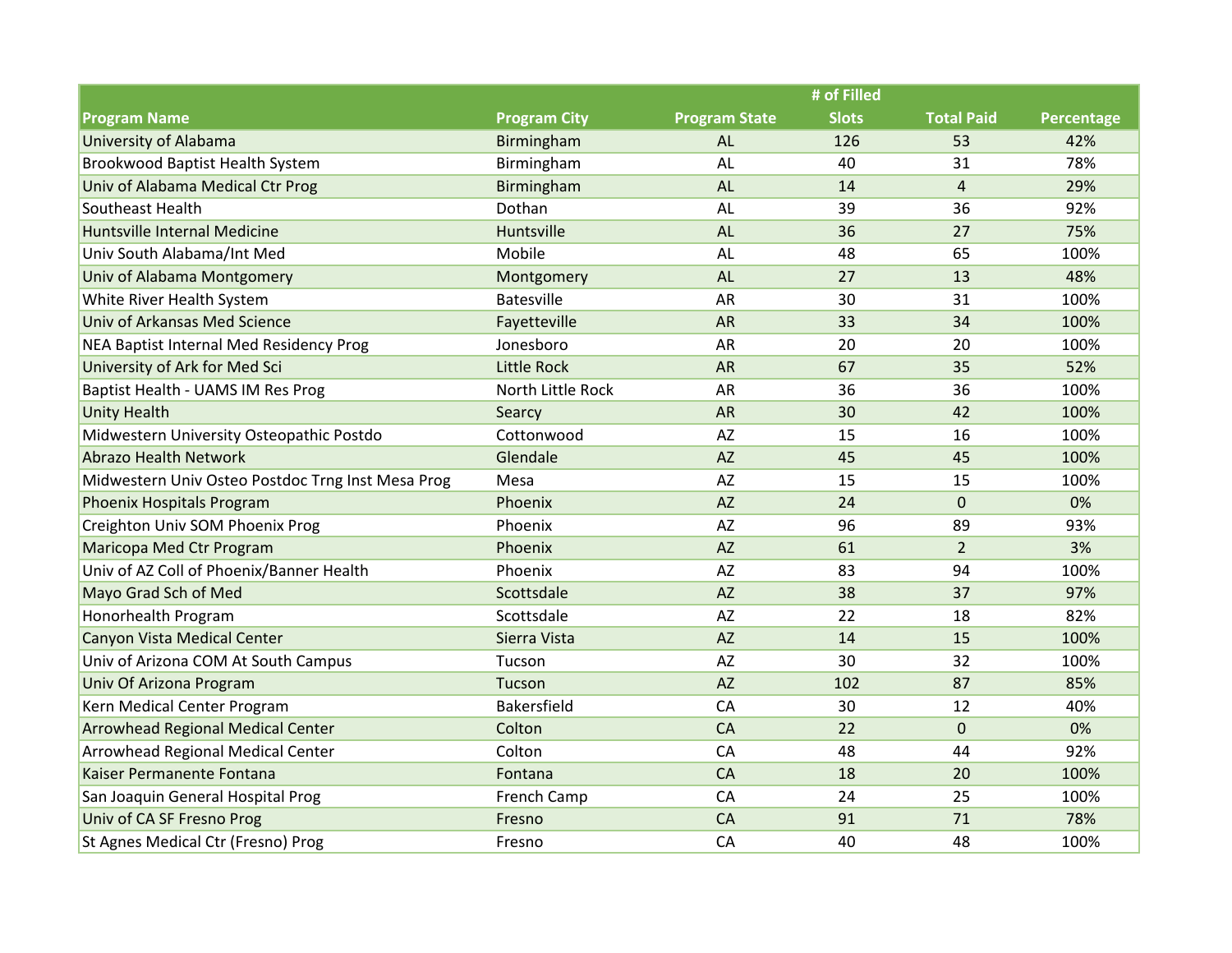|                                          |                      |                      | # of Filled  |                   |            |
|------------------------------------------|----------------------|----------------------|--------------|-------------------|------------|
| <b>Program Name</b>                      | <b>Program City</b>  | <b>Program State</b> | <b>Slots</b> | <b>Total Paid</b> | Percentage |
| <b>Scripps Clinic/Green Hosp</b>         | LA Jolla             | CA                   | 45           | 29                | 64%        |
| Loma Linda University Program            | Loma Linda           | CA                   | 108          | 109               | 100%       |
| <b>St Mary Medical Center Prog</b>       | Long Beach           | <b>CA</b>            | 36           | 37                | 100%       |
| Opti-west/College Medical Ctr Long Beach | Long Beach           | CA                   | 15           | 15                | 100%       |
| <b>UCLA Medical Center Program</b>       | Los Angeles          | CA                   | 16           | $\mathbf{1}$      | 6%         |
| Univ of So CA/LAC & USC Med Ctr          | Los Angeles          | CA                   | 24           | $\mathbf{1}$      | 4%         |
| Kaiser Permanente Southern CA (LA)       | Los Angeles          | CA                   | 36           | 35                | 97%        |
| White Memorial Med Ctr Prog              | Los Angeles          | CA                   | 22           | 24                | 100%       |
| Univ of Southern CA Program              | Los Angeles          | CA                   | 165          | 69                | 42%        |
| <b>UCLA Medical Center</b>               | Los Angeles          | CA                   | 180          | 203               | 100%       |
| Kaiser Permanente Med Ctr Grp            | Oakland              | <b>CA</b>            | 46           | 15                | 33%        |
| Alameda County Med Ctr Program           | Oakland              | CA                   | 70           | 36                | 51%        |
| Univ of CA (Irvine) Program              | Orange               | <b>CA</b>            | 103          | 36                | 35%        |
| Huntington Memorial Hosp Prog            | Pasadena             | CA                   | 25           | 22                | 88%        |
| <b>Eisenhower Medical Center</b>         | <b>Rancho Mirage</b> | <b>CA</b>            | 60           | 28                | 47%        |
| <b>UCR School of Medicine</b>            | Riverside            | CA                   | 36           | 30                | 83%        |
| <b>HCA Riverside Community Hosp</b>      | Riverside            | CA                   | 55           | 58                | 100%       |
| University of California, Davis          | Sacramento           | CA                   | 97           | 53                | 55%        |
| Univ Of CA San Diego Program             | San Diego            | <b>CA</b>            | 119          | 43                | 36%        |
| Scripps Mercy Hosp and Medical Ctr       | San Diego            | CA                   | 42           | 23                | 55%        |
| Naval Medical Ctr (San Diego) Prog       | San Diego            | CA                   | 44           | 28                | 64%        |
| Univ of CA (San Diego) Med-Peds Prog     | San Diego            | CA                   | 16           | 5                 | 31%        |
| Moffitt-Long Hospital                    | San Francisco        | CA                   | 181          | $\overline{2}$    | 1%         |
| St Marys Hosp Med Ctr Prog               | San Francisco        | CA                   | 39           | 24                | 62%        |
| <b>Kaiser Foundation Hosp</b>            | San Francisco        | <b>CA</b>            | 40           | 16                | 40%        |
| California Pacific Med Ctr Prog          | San Francisco        | CA                   | 59           | 23                | 39%        |
| Univ of CA/Mt Zion Program               | San Francisco        | <b>CA</b>            | 33           | 14                | 42%        |
| Santa Clara Valley Med Ctr               | San Jose             | CA                   | 64           | 54                | 84%        |
| Santa Barbara Cottage Hospital           | Santa Barbara        | CA                   | 32           | 29                | 91%        |
| Kaiser Permanente Med Grp                | Santa Clara          | CA                   | 49           | 55                | 100%       |
| <b>Stanford University Program</b>       | Stanford             | <b>CA</b>            | 114          | 31                | 27%        |
| Dignity Health St Joseph's Med Ctr       | Stockton             | CA                   | 30           | 20                | 67%        |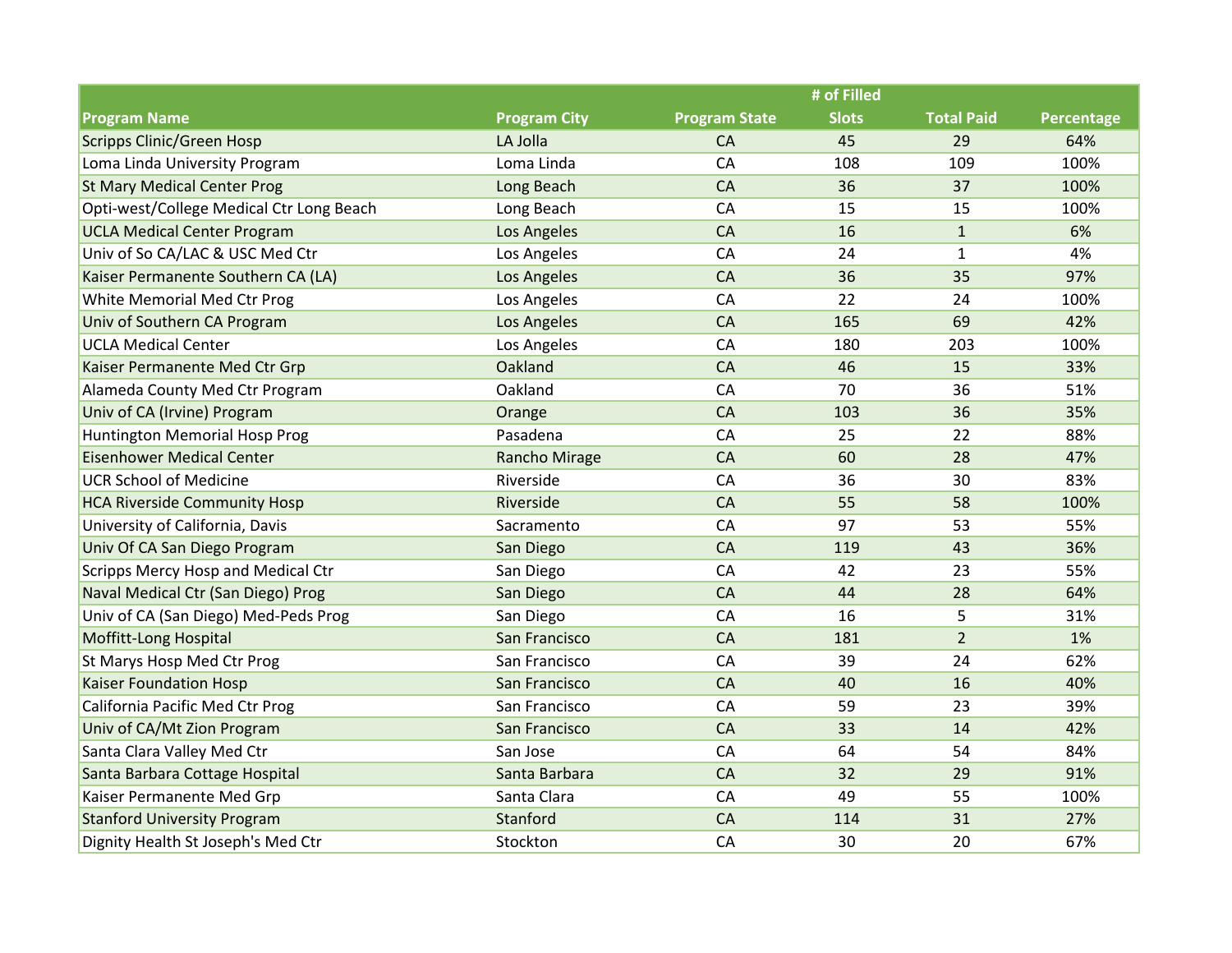|                                               |                     |                      | # of Filled  |                   |            |
|-----------------------------------------------|---------------------|----------------------|--------------|-------------------|------------|
| <b>Program Name</b>                           | <b>Program City</b> | <b>Program State</b> | <b>Slots</b> | <b>Total Paid</b> | Percentage |
| <b>UCLA-Olive View Program</b>                | Sylmar              | CA                   | 76           | 51                | 67%        |
| UHS Southern Calif Med Edu Consort            | Temecula            | CA                   | 60           | 23                | 38%        |
| Harbor-UCLA Medical Center                    | Torrance            | <b>CA</b>            | 49           | 32                | 65%        |
| <b>Community Memorial Hospital</b>            | Ventura             | CA                   | 20           | 22                | 100%       |
| Cedars-Sinai Med Ctr Program                  | West Hollywood      | CA                   | 120          | 44                | 37%        |
| Univ of Colorado Program                      | Aurora              | CO                   | 168          | 51                | 30%        |
| University of Colorado Med-Peds               | Aurora              | CO                   | 16           | 16                | 100%       |
| St Joseph Hosp Prog                           | Denver              | CO                   | 38           | 24                | 63%        |
| <b>Sky Ridge Medical Center</b>               | <b>Lone Tree</b>    | CO                   | 30           | $\mathbf{1}$      | 3%         |
| HCA Healthone Sky Ridge Med Ctr               | Lone Tree           | CO                   | 54           | 50                | 93%        |
| <b>Parkview Medical Center</b>                | Pueblo              | CO                   | 30           | 33                | 100%       |
| St Vincents Med Ctr Program                   | Bridgeport          | <b>CT</b>            | 36           | 37                | 100%       |
| <b>Bridgeport Hosp/Yale Univ Prog</b>         | <b>Bridgeport</b>   | <b>CT</b>            | 46           | 11                | 24%        |
| Danbury Hospital Program                      | Danbury             | <b>CT</b>            | 56           | 29                | 52%        |
| <b>Griffin Hospital Program</b>               | Derby               | <b>CT</b>            | 33           | 14                | 42%        |
| Univ of Connecticut Program                   | Farmington          | <b>CT</b>            | 128          | 46                | 36%        |
| Univ of Connecticut Health Center             | Farmington          | <b>CT</b>            | 12           | 18                | 100%       |
| Univ Of CT(New Britain) Prog                  | Farmington          | <b>CT</b>            | 52           | 30                | 58%        |
| <b>Greenwich Hospital Assoc Prog</b>          | Greenwich           | <b>CT</b>            | 25           | 21                | 84%        |
| Yale-New Haven Hospital                       | New Haven           | <b>CT</b>            | 138          | 40                | 29%        |
| Yale-New Haven Med Ctr (Primary Care) Program | <b>New Haven</b>    | <b>CT</b>            | 54           | 14                | 26%        |
| Yale-New Haven Medical Ctr Prog-Med Peds      | New Haven           | <b>CT</b>            | 16           | 5                 | 31%        |
| Norwalk Hosp Program                          | Norwalk             | <b>CT</b>            | 45           | 20                | 44%        |
| Stamford Hosp/Columbia U Coll                 | Stamford            | <b>CT</b>            | 21           | 26                | 100%       |
| <b>St Marys Hospital</b>                      | Waterbury           | <b>CT</b>            | 34           | 35                | 100%       |
| Yale New Haven Hospital - Waterbury           | Waterbury           | <b>CT</b>            | 36           | 8                 | 22%        |
| <b>Howard University Program</b>              | Washington          | <b>DC</b>            | 81           | 38                | 47%        |
| George Washington Univ Program                | Washington          | DC                   | 114          | 37                | 32%        |
| Georgetown Univ Hosp Medstar Wash Hosp        | Washington          | <b>DC</b>            | 117          | 55                | 47%        |
| Georgetown University Program                 | Washington          | DC                   | 97           | 45                | 46%        |
| Christiana Care Health System                 | <b>Newark</b>       | DE                   | 50           | 70                | 100%       |
| HCA Univ of Miami JFK Med Ctr                 | Atlantis            | FL.                  | 72           | 58                | 81%        |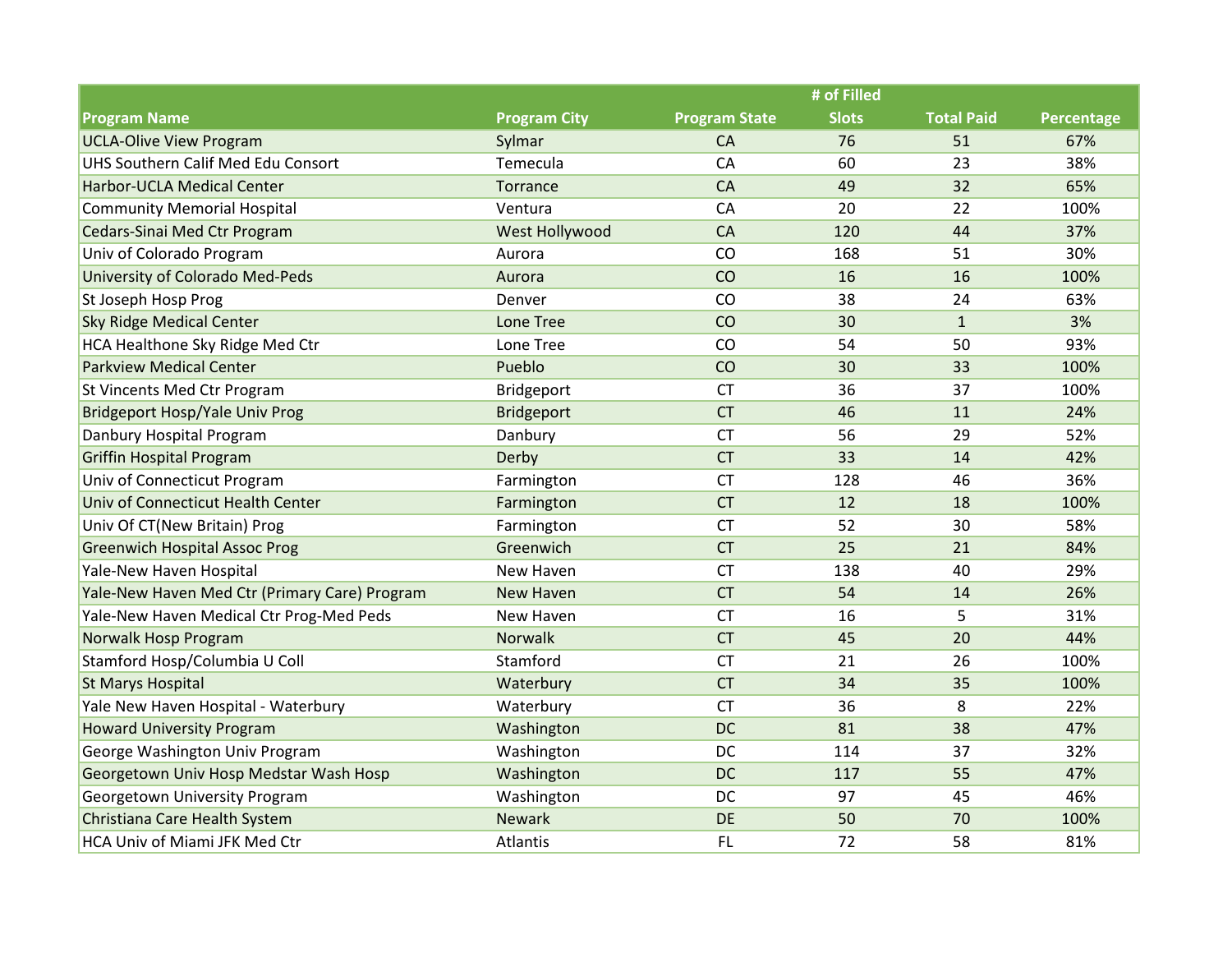|                                            |                        |                      | # of Filled  |                   |            |
|--------------------------------------------|------------------------|----------------------|--------------|-------------------|------------|
| <b>Program Name</b>                        | <b>Program City</b>    | <b>Program State</b> | <b>Slots</b> | <b>Total Paid</b> | Percentage |
| <b>Florida Atlantic University</b>         | <b>Boca Raton</b>      | <b>FL</b>            | 78           | 78                | 100%       |
| <b>Manatee Memorial Medical Center</b>     | <b>Bradenton</b>       | <b>FL</b>            | 40           | 16                | 40%        |
| <b>Blake Medical Center</b>                | <b>Bradenton</b>       | FL.                  | 45           | 65                | 100%       |
| Brandon Regional Hospital Program          | <b>Brandon</b>         | <b>FL</b>            | 60           | 61                | 100%       |
| <b>HCA Oak Hill Hospital</b>               | <b>Brooksville</b>     | FL.                  | 65           | 65                | 100%       |
| <b>Broward Health Medical Center</b>       | Fort Lauderdale        | <b>FL</b>            | 52           | 47                | 90%        |
| Univ of Miami Holy Cross Hospital          | <b>Fort Lauderdale</b> | FL.                  | 48           | 43                | 90%        |
| Univ Of Florida                            | Gainesville            | FL.                  | 115          | 107               | 93%        |
| <b>UCF COM HCA GME Gainsville</b>          | Gainesville            | FL.                  | 60           | 58                | 97%        |
| Palmetto General Hospital                  | Hialeah                | <b>FL</b>            | 52           | 56                | 100%       |
| Larkin Community Hosp-Palm Springs         | Hialeah                | FL.                  | 21           | 15                | 71%        |
| HCA Regional Med Ctr Bayonet Point Prog    | Hudson                 | FL                   | 60           | 59                | 98%        |
| <b>Citrus Mem Hosp</b>                     | <b>Inverness</b>       | <b>FL</b>            | 50           | 54                | 100%       |
| Mayo Clinic Jacksonville                   | Jacksonville           | FL                   | 52           | 42                | 81%        |
| Univ of Fla Hlth Sci Ctr                   | Jacksonville           | FL.                  | 48           | 31                | 65%        |
| <b>HCA Largo Medical Center</b>            | Largo                  | <b>FL</b>            | 60           | 60                | 100%       |
| <b>HCA Westside Regional Med Center</b>    | Margate                | <b>FL</b>            | 45           | 30                | 67%        |
| <b>HCA Kendall Regional Medical Center</b> | Miami                  | <b>FL</b>            | 42           | 41                | 98%        |
| <b>HCA Aventura Hosp Med Ctr</b>           | Miami                  | FL.                  | 45           | 46                | 100%       |
| Univ of Miami Jackson Mem Hosp Med Peds    | Miami                  | <b>FL</b>            | 20           | 22                | 100%       |
| Jackson Mem Hosp/Jackson Hlth Sys          | Miami                  | <b>FL</b>            | 127          | 57                | 45%        |
| Mount Sinai Medical Ctr of Fla Prog        | Miami Beach            | FL                   | 55           | 12                | 22%        |
| <b>Naples Community Hospital</b>           | <b>Naples</b>          | FL.                  | 36           | 43                | 100%       |
| Ocala Health System Program                | Ocala                  | FL                   | 45           | 43                | 96%        |
| HCA Orange Park Medical Center Program     | <b>Orange Park</b>     | FL.                  | 39           | 35                | 90%        |
| Adventhealth Orlando Internal Med          | Orlando                | FL                   | 48           | 42                | 88%        |
| <b>HCA Univ of Central Florida Orlando</b> | Orlando                | FL.                  | 75           | 79                | 100%       |
| Orlando Health                             | Orlando                | <b>FL</b>            | 46           | 42                | 91%        |
| Memorial Healthcare System IM Res Prog     | <b>Pembroke Pnes</b>   | <b>FL</b>            | 49           | 45                | 92%        |
| Sacred Heart Hospital Int Med Residency    | Pensacola              | <b>FL</b>            | 12           | 3                 | 25%        |
| <b>HCA Northside Hosp</b>                  | Saint Petersburg       | <b>FL</b>            | 34           | 30                | 88%        |
| Florida State Univ Sarasota Prog           | Sarasota               | <b>FL</b>            | 39           | 36                | 92%        |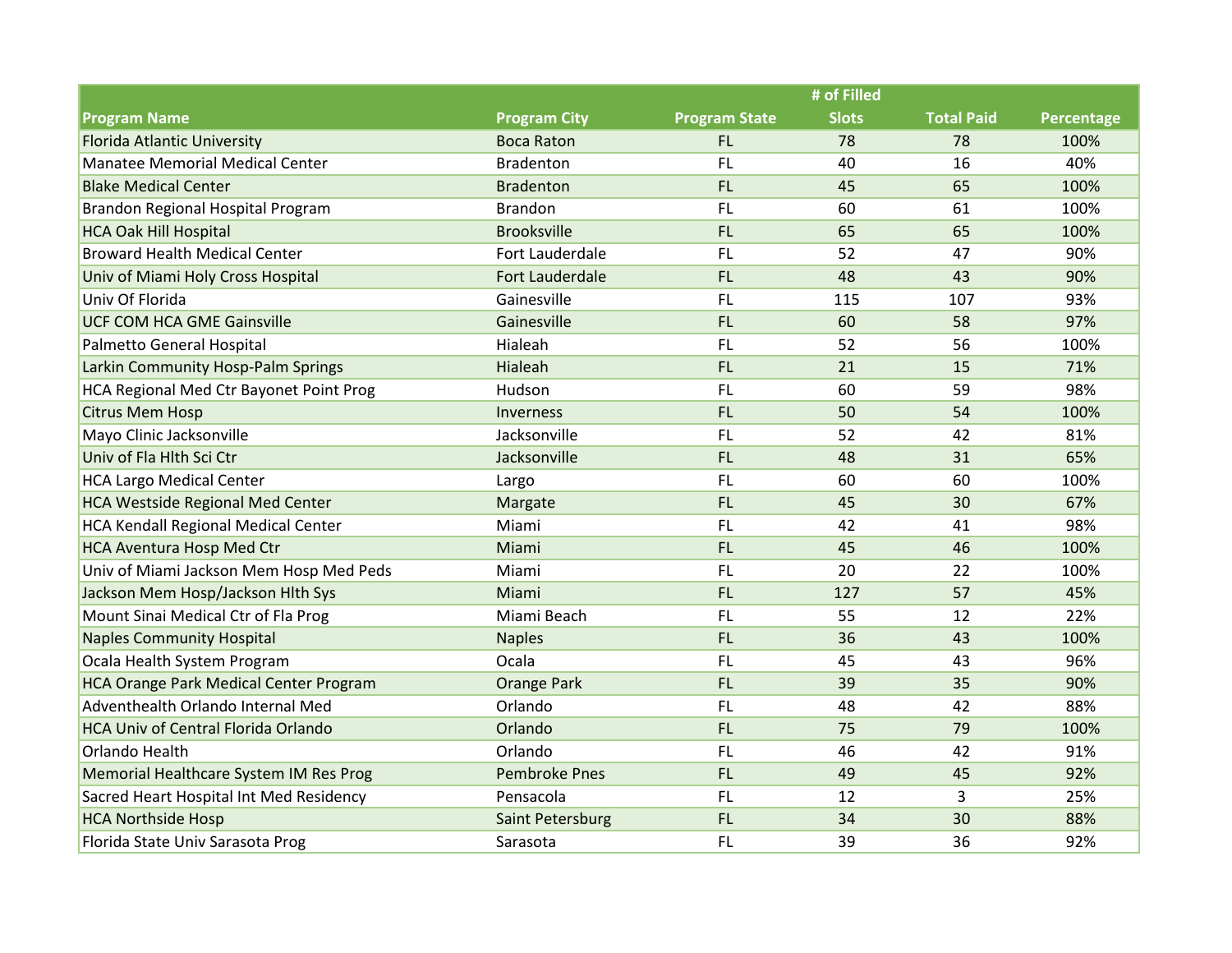|                                                  |                     |                      | # of Filled  |                   |            |
|--------------------------------------------------|---------------------|----------------------|--------------|-------------------|------------|
| <b>Program Name</b>                              | <b>Program City</b> | <b>Program State</b> | <b>Slots</b> | <b>Total Paid</b> | Percentage |
| Florida State Univ College of Med                | Tallahassee         | FL.                  | 36           | 30                | 83%        |
| Univ of South Florida Program Med Peds           | Tampa               | <b>FL</b>            | 13           | 8                 | 62%        |
| University of South Florida Morsani              | Tampa               | FL.                  | 117          | 73                | 62%        |
| HCA W Fla GME Cons/Medical Center of Trinity Pro | Trinity             | FL                   | 30           | 50                | 100%       |
| <b>Wellington Regional Med Ctr</b>               | Wellington          | FL.                  | 30           | 21                | 70%        |
| Cleveland Clinic Fdtn (FL) Prog                  | Weston              | <b>FL</b>            | 31           | 22                | 71%        |
| <b>AU/UGA Medical Partnership</b>                | Athens              | GA                   | 34           | 34                | 100%       |
| Piedmont Athens Regional Medical Center          | Athens              | GA                   | 45           | 67                | 100%       |
| Wellstar Atlanta Medical Center Program          | Atlanta             | GA                   | 30           | 22                | 73%        |
| <b>Emory University Program</b>                  | Atlanta             | GA                   | 177          | 19                | 11%        |
| Morehouse School of Med Prog                     | Atlanta             | GA                   | 70           | 77                | 100%       |
| <b>Augusta University</b>                        | Augusta             | GA                   | 77           | 67                | 87%        |
| <b>Hamilton Medical Center</b>                   | Dalton              | GA                   | 36           | 31                | 86%        |
| Eisenhower Army Med Center                       | Fort Gordon         | GA                   | 24           | 15                | 63%        |
| Northeast Georgia Medical Center                 | Gainesville         | GA                   | 60           | 38                | 63%        |
| Northside Hospital Gwinnett                      | Lawrenceville       | GA                   | 45           | 45                | 100%       |
| Mercer Univ Med Ctr Navicent Hlth                | Macon               | GA                   | 36           | 19                | 53%        |
| <b>HCA Coliseum Medical Centers</b>              | Macon               | GA                   | 30           | 29                | 97%        |
| Wellstar Kennestone Regional Medical Center      | Marietta            | GA                   | 30           | 45                | 100%       |
| Redmond Reg Med Ctr                              | Rome                | GA                   | 48           | 53                | 100%       |
| <b>HCA Memorial Health Univ Medical Ctr</b>      | Savannah            | GA                   | 47           | 42                | 89%        |
| University of Hawaii Program                     | Honolulu            | H1                   | 72           | 34                | 47%        |
| Kaiser Permanente Hawaii IM Res                  | Honolulu            | H1                   | 15           | 16                | 100%       |
| <b>Tripler Army Medical Ctr Prog</b>             | <b>Tripler Amc</b>  | H1                   | 39           | 25                | 64%        |
| Iowa Methodist Medical Ctr                       | <b>Des Moines</b>   | IA                   | 32           | 33                | 100%       |
| <b>Iowa Medical Education Collaborative</b>      | Des Moines          | IA                   | 30           | 29                | 97%        |
| Univ of IA Hosps & Clinics Prog                  | Iowa City           | IA                   | 83           | 81                | 98%        |
| Mercyone North Iowa Medical Center               | <b>Mason City</b>   | IA                   | 9            | 17                | 100%       |
| UW Boise IM Residency Program                    | <b>Boise</b>        | ID                   | 40           | 33                | 83%        |
| <b>HCA Eastern Idaho</b>                         | <b>Idaho Falls</b>  | ID                   | 30           | 29                | 97%        |
| <b>Macneal Hosp IM Residency</b>                 | Berwyn              | IL                   | 42           | 42                | 100%       |
| Univ of Chicago Program                          | Chicago             | IL                   | 108          | 92                | 85%        |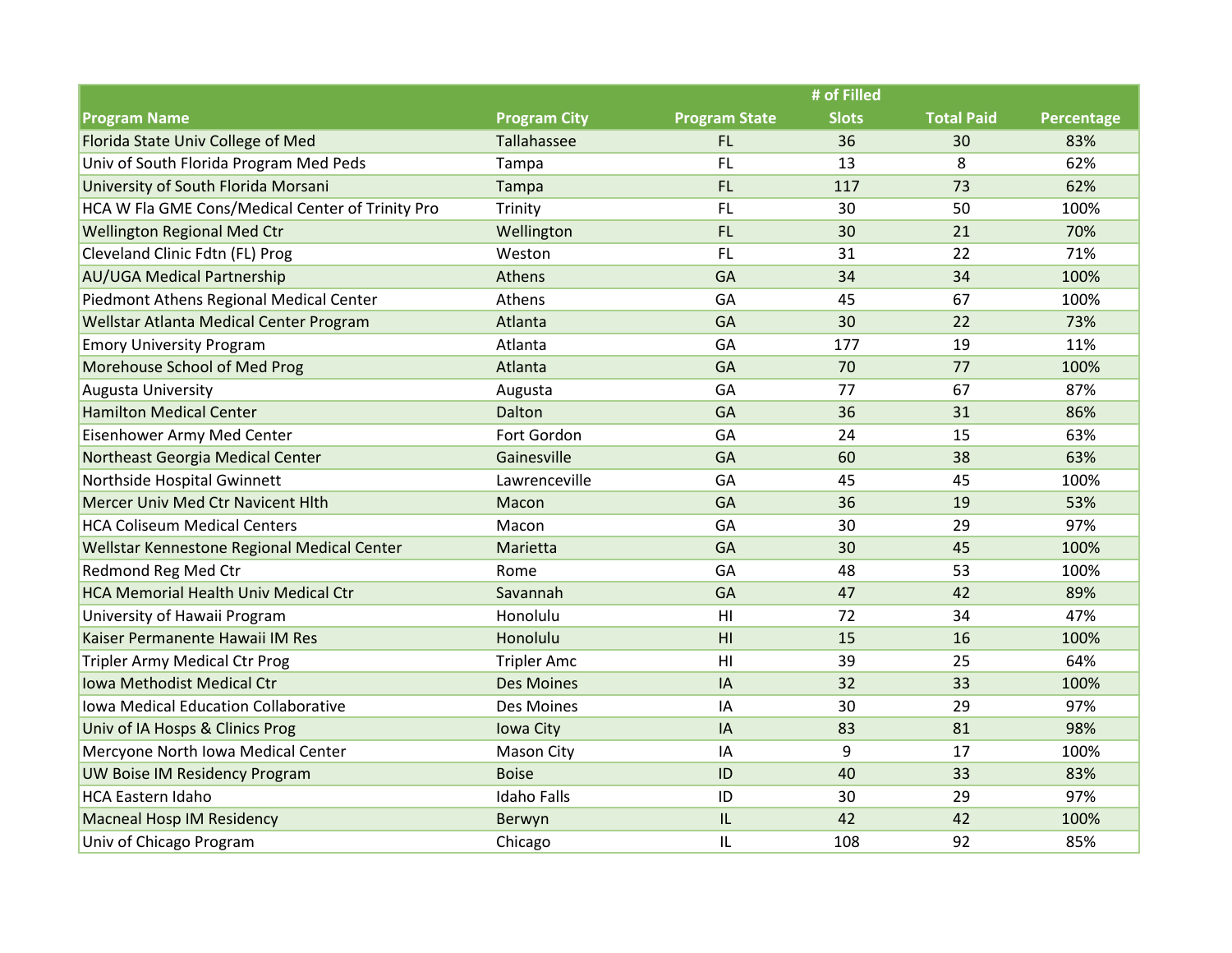|                                              |                     |                      | # of Filled  |                   |            |
|----------------------------------------------|---------------------|----------------------|--------------|-------------------|------------|
| <b>Program Name</b>                          | <b>Program City</b> | <b>Program State</b> | <b>Slots</b> | <b>Total Paid</b> | Percentage |
| John H Stroger Jr Hosp Cook County           | Chicago             | IL                   | 114          | 49                | 43%        |
| Rush-Presbyterian-St Luke's Med Ctr          | Chicago             | IL                   | 16           | 4                 | 25%        |
| University of Chicago Program-Med Peds       | Chicago             | IL                   | 16           | 3                 | 19%        |
| Univ of IL Coll of Med At Chgo Prog Med/Peds | Chicago             | IL                   | 16           | 3                 | 19%        |
| <b>Mount Sinai Hospital</b>                  | Chicago             | IL                   | 39           | 42                | 100%       |
| <b>Swedish Covenant Hospital</b>             | Chicago             | IL                   | 24           | 18                | 75%        |
| Univ Chicago Medical Ctr                     | Chicago             | IL                   | 36           | $\mathbf{1}$      | 3%         |
| Louis A Weiss Memorial Hosp/U Chgo           | Chicago             | IL                   | 49           | 36                | 73%        |
| Univ of Illinois At Chicago Medical Ctr      | Chicago             | IL                   | 119          | 134               | 100%       |
| Rush University Medical Center               | Chicago             | IL                   | 124          | 44                | 35%        |
| Advocate Illinois Masonic Med Ctr            | Chicago             | IL                   | 56           | 51                | 91%        |
| McGaw Med Ctr of NW Univ Prog                | Chicago             | IL                   | 128          | 14                | 11%        |
| <b>AMITA Saint Joseph Hospital Chicago</b>   | Chicago             | IL                   | 79           | 22                | 28%        |
| Mercy Hosp & Med Ctr Program                 | Chicago             | IL                   | 60           | 6                 | 10%        |
| <b>Presence St Francis Hosp</b>              | Evanston            | IL                   | 54           | 19                | 35%        |
| University of Chicago North Shore Prog       | Evanston            | IL                   | 66           | 50                | 76%        |
| Loyola University Program                    | Maywood             | IL                   | 107          | 61                | 57%        |
| Loyola University Program                    | Maywood             | IL                   | 16           | $\mathbf{1}$      | 6%         |
| Northwestern Medicine McHenry Hosp           | Mchenry             | IL                   | 16           | 35                | 100%       |
| Rosalind Franklin Univ of Medicine           | North Chicago       | IL                   | 30           | 19                | 63%        |
| <b>UIC Advocate Christ Internal Medical</b>  | Oak Lawn            | IL                   | 72           | 70                | 97%        |
| West Suburban Hosp Med Ctr Prog              | Oak Park            | IL                   | 30           | 31                | 100%       |
| Franciscan Hlth St. James Olympia Flds       | Olympia Fields      | IL                   | 28           | 22                | 79%        |
| Advocate Lutheran General Hospital           | Park Ridge          | IL                   | 70           | 6                 | 9%         |
| <b>Lutheran General Hosp Prog</b>            | Park Ridge          | IL                   | 70           | 6                 | 9%         |
| Univ of IL Coll of Med Program               | Peoria              | IL                   | 40           | 21                | 53%        |
| Univ of IL Coll of Med Peoria Peds Prog      | Peoria              | IL                   | 30           | 35                | 100%       |
| Mercy Health GME Consortium                  | Rockford            | IL                   | 39           | 40                | 100%       |
| Southern Illinois Univ Prog                  | Springfield         | IL                   | 64           | 63                | 98%        |
| <b>Carle Foundation Hospital Prog</b>        | Urbana              | IL                   | 54           | 37                | 69%        |
| St Vincent Hosp Hlth & Care Ctr              | Indianapolis        | IN                   | 54           | 50                | 93%        |
| Indiana Univ School of Med Prog-Med/Peds     | Indianapolis        | IN                   | 53           | 19                | 36%        |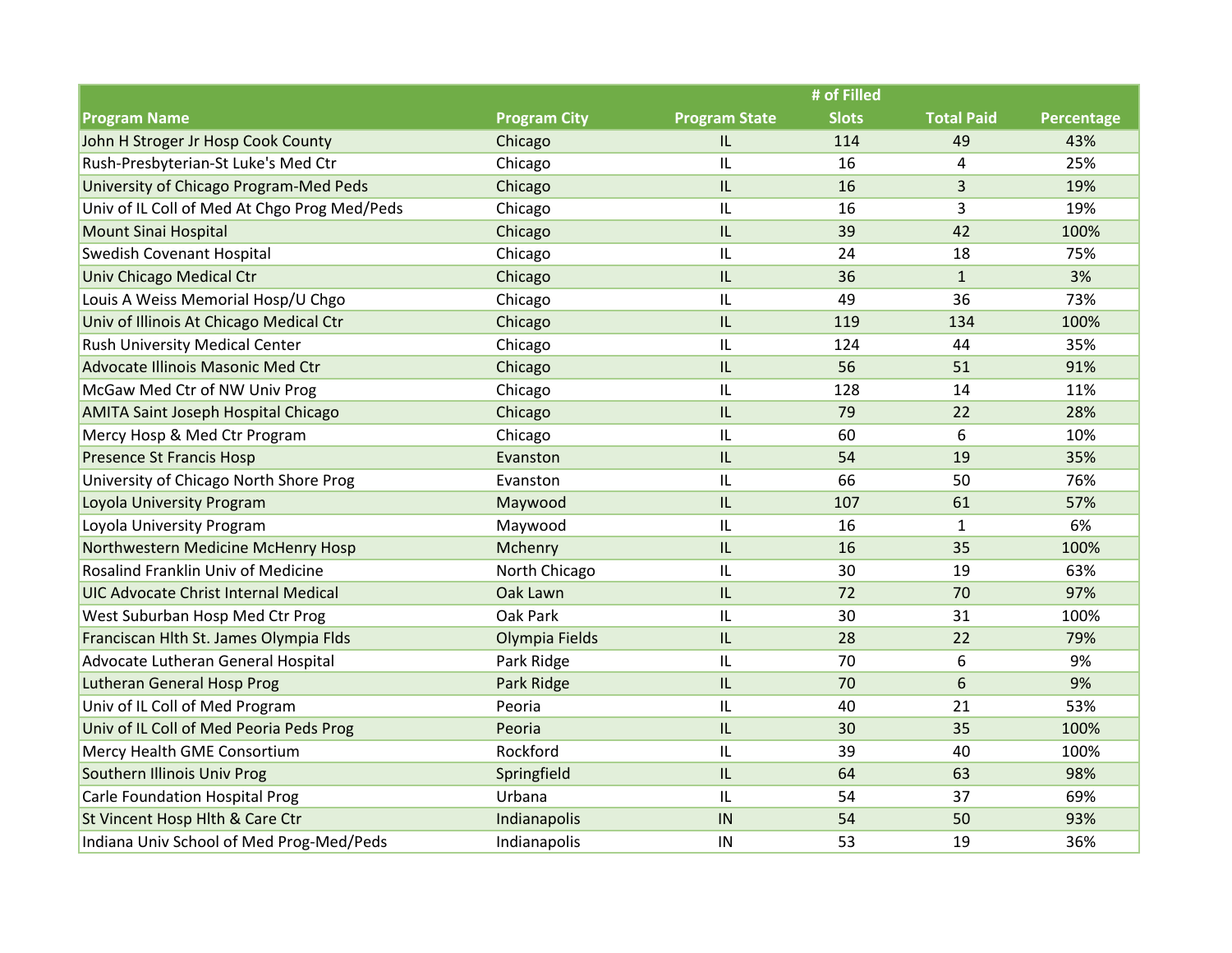|                                           |                      |                      | # of Filled  |                   |            |
|-------------------------------------------|----------------------|----------------------|--------------|-------------------|------------|
| <b>Program Name</b>                       | <b>Program City</b>  | <b>Program State</b> | <b>Slots</b> | <b>Total Paid</b> | Percentage |
| Indiana Univ Sch of Med Prog              | Indianapolis         | IN                   | 130          | 41                | 32%        |
| <b>Ball Memorial Hospital Program</b>     | Muncie               | IN                   | 24           | 13                | 54%        |
| Southwest Indiana Int Med Res Prog        | Vincennes            | IN                   | 56           | 35                | 63%        |
| Univ of KS Med Ctr Program                | Kansas City          | KS                   | 103          | 78                | 76%        |
| <b>HCA Healthcare Kansas City Prog</b>    | <b>Overland Park</b> | <b>KS</b>            | 36           | 38                | 100%       |
| Univ of Kansas (Wichita) Program          | Wichita              | KS                   | 42           | 50                | 100%       |
| Univ of KY IM Bowling Green Camp          | <b>Bowling Green</b> | <b>KY</b>            | 21           | 21                | 100%       |
| Univ of Kentucky Med Ctr Prog Med Peds    | Lexington            | KY                   | 20           | 24                | 100%       |
| Univ of Kentucky Med Ctr Prog             | Lexington            | <b>KY</b>            | 83           | 60                | 72%        |
| Univ of Louisville Program                | Louisville           | KY                   | 86           | 75                | 87%        |
| University of Louisville Med Peds         | Louisville           | KY                   | 20           | 21                | 100%       |
| <b>AOPTIC Lake Cumberland</b>             | Somerset             | KY                   | 24           | 22                | 92%        |
| <b>Baton Rouge General Hospital</b>       | <b>Baton Rouge</b>   | LA                   | 36           | 38                | 100%       |
| Louisiana State Univ (Baton Rouge)        | <b>Baton Rouge</b>   | LA                   | 40           | 19                | 48%        |
| <b>Leonard J Chabert Med Center</b>       | Houma                | LA                   | 24           | 10                | 42%        |
| Louisiana State Univ (Lafayette)          | Lafayette            | LA                   | 32           | 32                | 100%       |
| <b>Ochsner Clinic Foundation Prog</b>     | <b>New Orleans</b>   | LA                   | 68           | 23                | 34%        |
| <b>Tulane Univ Program</b>                | New Orleans          | LA                   | 113          | 38                | 34%        |
| Louisiana State Univ Program              | <b>New Orleans</b>   | LA                   | 73           | 34                | 47%        |
| <b>Tulane University Program Med/Peds</b> | <b>New Orleans</b>   | LA                   | 13           | $\mathbf{1}$      | 8%         |
| Louisiana State Univ Med/Peds Prgm        | <b>New Orleans</b>   | LA                   | 26           | $\overline{7}$    | 27%        |
| Louisiana State U (Shreveport) Prog       | Shreveport           | LA                   | 16           | 11                | 69%        |
| Lousiana State Univ Program               | Shreveport           | LA                   | 89           | 23                | 26%        |
| Steward St Elizabeth's Med Ctr Prog       | Boston               | MA                   | 58           | 23                | 40%        |
| <b>Steward Carney Hospital Program</b>    | <b>Boston</b>        | <b>MA</b>            | 43           | 11                | 26%        |
| <b>Tufts Medical Center</b>               | Boston               | MA                   | 75           | 14                | 19%        |
| <b>Massachusetts General Hosp Prog</b>    | <b>Boston</b>        | MA                   | 168          | 17                | 10%        |
| Brigham & Women's Hosp Prog               | Boston               | MA                   | 174          | 0                 | 0%         |
| <b>Harvard Combined Program</b>           | <b>Boston</b>        | <b>MA</b>            | 16           | $\pmb{0}$         | 0%         |
| Beth Israel Deaconess Med Ctr Prog        | Boston               | MA                   | 170          | 22                | 13%        |
| <b>Boston Univ Medical Ctr Prog</b>       | <b>Boston</b>        | <b>MA</b>            | 151          | 34                | 23%        |
| Lahey Clinic Program                      | Burlington           | MA                   | 42           | 11                | 26%        |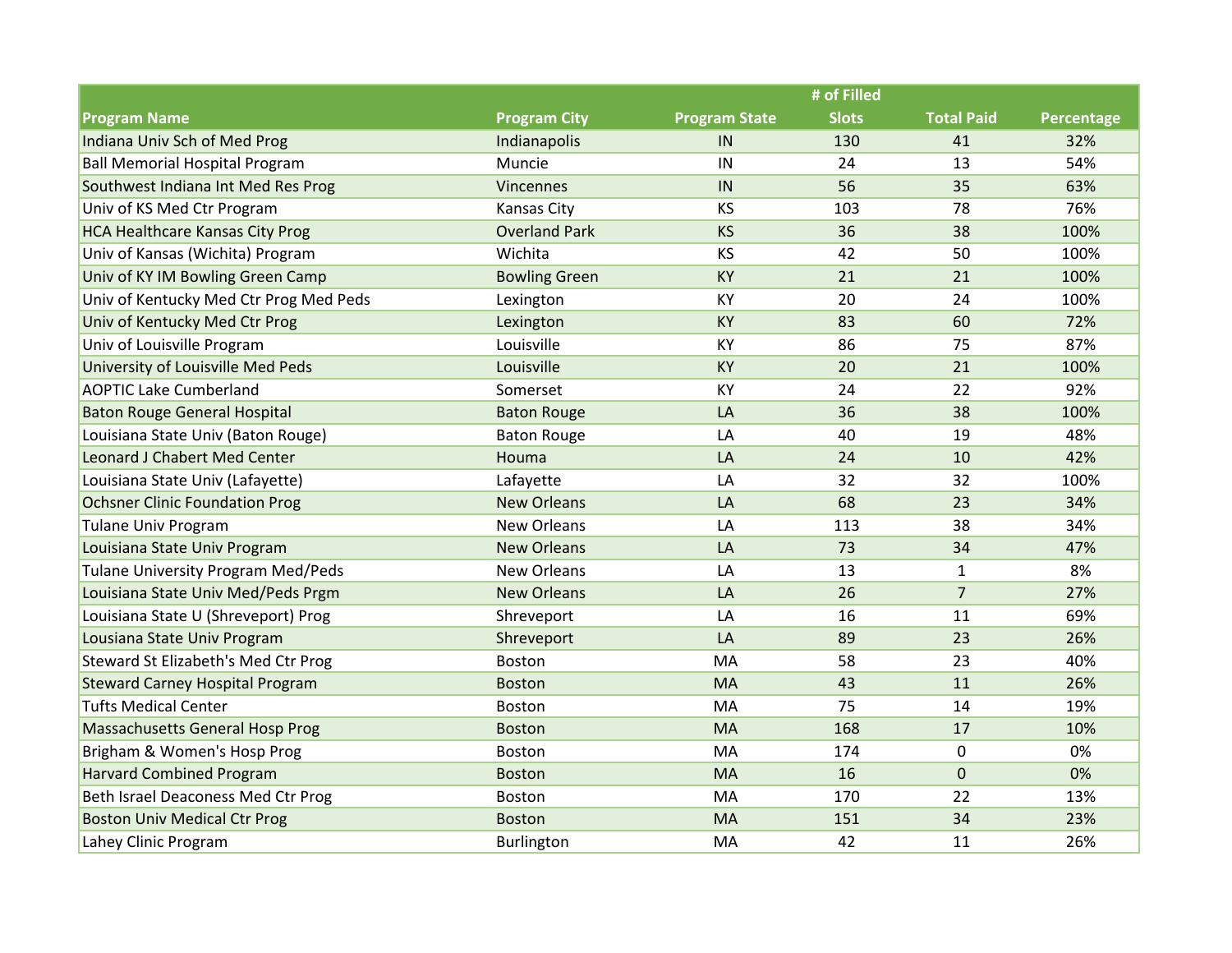|                                                |                          |                      | # of Filled  |                   |            |
|------------------------------------------------|--------------------------|----------------------|--------------|-------------------|------------|
| <b>Program Name</b>                            | <b>Program City</b>      | <b>Program State</b> | <b>Slots</b> | <b>Total Paid</b> | Percentage |
| Cambridge Hospital                             | Cambridge                | <b>MA</b>            | 24           | 11                | 46%        |
| Mount Auburn Hospital                          | Cambridge                | MA                   | 56           | 44                | 79%        |
| Metro West Med Ctr Prog                        | Framingham               | <b>MA</b>            | 24           | 14                | 58%        |
| <b>Berkshire Medical Center Prog</b>           | Pittsfield               | MA                   | 44           | 29                | 66%        |
| North Shore Med Ctr Salem Hosp                 | Salem                    | <b>MA</b>            | 22           | 27                | 100%       |
| <b>Baystate Med Ctr-UMMS</b>                   | Springfield              | MA                   | 68           | 29                | 43%        |
| <b>Baystate Medical Center Prog</b>            | Springfield              | <b>MA</b>            | 33           | 9                 | 27%        |
| Univ of Massachusetts Program                  | Worcester                | MA                   | 16           | $\mathbf{1}$      | 6%         |
| <b>University of Mass Prog</b>                 | Worcester                | <b>MA</b>            | 95           | 31                | 33%        |
| <b>St Vincents Hospital Prog</b>               | Worcester                | MA                   | 75           | 75                | 100%       |
| Medstar Health Int Med Res - Balt              | <b>Baltimore</b>         | <b>MD</b>            | 156          | 146               | 94%        |
| Johns Hopkins Univ Prog                        | <b>Baltimore</b>         | <b>MD</b>            | 136          | 59                | 43%        |
| Univ of Maryland Medical Center Midtown Campus | <b>Baltimore</b>         | <b>MD</b>            | 27           | 31                | 100%       |
| Univ of Maryland Prog                          | <b>Baltimore</b>         | <b>MD</b>            | 135          | 34                | 25%        |
| Johns Hopkins Univ/Bayview Med Care            | <b>Baltimore</b>         | <b>MD</b>            | 54           | 20                | 37%        |
| St Agnes HealthCare Prog                       | <b>Baltimore</b>         | <b>MD</b>            | 46           | 15                | 33%        |
| Sinai Hospital Program In Internal Medicine    | <b>Baltimore</b>         | <b>MD</b>            | 57           | 51                | 89%        |
| <b>Greater Baltimore Med Ctr Prog</b>          | <b>Baltimore</b>         | <b>MD</b>            | 44           | 42                | 95%        |
| Johns Hopkins Univ SOM Med Peds                | <b>Baltimore</b>         | <b>MD</b>            | 16           | 16                | 100%       |
| Walter Reed Natl Med Ctr Bethesda              | Bethesda                 | <b>MD</b>            | 93           | 52                | 56%        |
| Kaiser Permanente Mid-Atlantic Prog            | Gaithersburg             | <b>MD</b>            | 6            | 12                | 100%       |
| Univ of Maryland Prince George's Hosp Ctr Prog | Largo                    | <b>MD</b>            | 42           | 42                | 100%       |
| Maine Medical Center Program Med/Peds          | Portland                 | <b>ME</b>            | 12           | 17                | 100%       |
| Maine Med Ctr Prog                             | Portland                 | ME                   | 47           | 40                | 85%        |
| Univ of Michigan Med-Peds Res Program          | Ann Arbor                | MI                   | 32           | 5                 | 16%        |
| Michigan Medicine                              | Ann Arbor                | MI                   | 150          | 49                | 33%        |
| Henry Ford Macomb Hospital                     | <b>Clinton Township</b>  | MI                   | 30           | 15                | 50%        |
| Huron Valley-Sinai Hospital                    | <b>Commerce Township</b> | MI                   | 15           | 12                | 80%        |
| <b>Beaumont Health/Dearborn</b>                | Dearborn                 | MI                   | 33           | 37                | 100%       |
| <b>Detroit Medical Center</b>                  | Detroit                  | MI                   | 152          | 128               | 84%        |
| Henry Ford Hosp Prog                           | Detroit                  | MI                   | 116          | 52                | 45%        |
| Sinai-Grace Hospital                           | Detroit                  | MI                   | 72           | 28                | 39%        |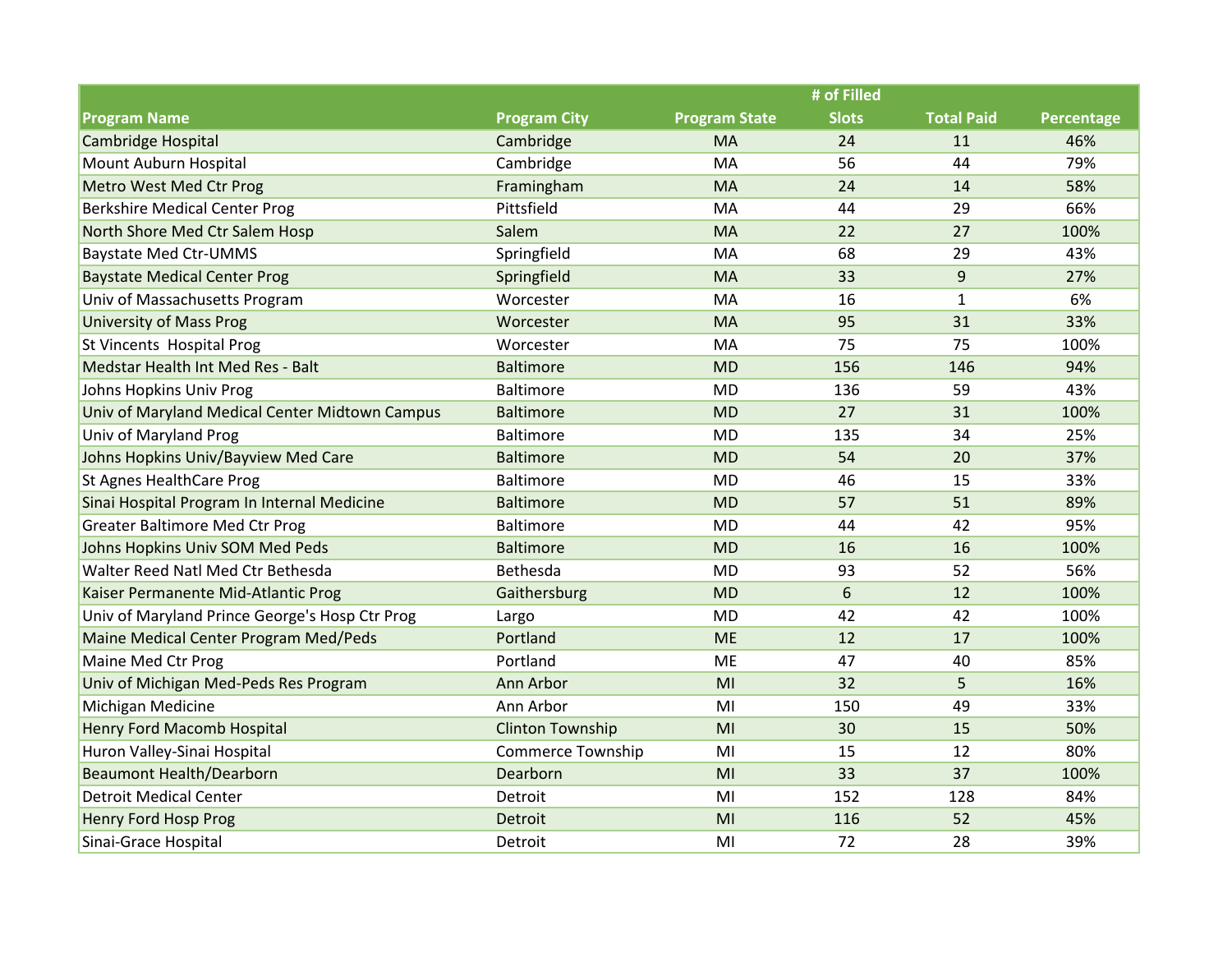|                                               |                            |                      | # of Filled  |                   |                   |
|-----------------------------------------------|----------------------------|----------------------|--------------|-------------------|-------------------|
| <b>Program Name</b>                           | <b>Program City</b>        | <b>Program State</b> | <b>Slots</b> | <b>Total Paid</b> | <b>Percentage</b> |
| <b>Detroit Medical Center Med Peds Prog</b>   | Detroit                    | MI                   | 20           | 23                | 100%              |
| <b>Beaumont Farmington Hills</b>              | <b>Farmington Hills</b>    | MI                   | 25           | 8                 | 32%               |
| Hurley Med Ctr/Mich State Univ Prog           | Flint                      | MI                   | 16           | $\overline{7}$    | 44%               |
| Hurley Med Ctr                                | Flint                      | MI                   | 45           | 23                | 51%               |
| McLaren Reg Med Ctr/MSU Prog                  | Flint                      | MI                   | 36           | 35                | 97%               |
| Garden City Hosptal Program                   | Garden City                | MI                   | 18           | 20                | 100%              |
| <b>Metro Health Hospital</b>                  | <b>Grand Rapids</b>        | MI                   | 18           | 5                 | 28%               |
| Spectrum Health-Med/Peds Prog                 | <b>Grand Rapids</b>        | MI                   | 16           | 16                | 100%              |
| Spectrum Health MSU Program                   | <b>Grand Rapids</b>        | MI                   | 48           | 40                | 83%               |
| St John Hosp Med Ctr Prog                     | <b>Grosse Pointe Woods</b> | MI                   | 70           | 66                | 94%               |
| Western Michigan University Homer Stryker SOM | Kalamazoo                  | MI                   | 42           | 40                | 95%               |
| <b>Western Michigan University</b>            | Kalamazoo                  | MI                   | 15           | 15                | 100%              |
| <b>McLaren Greater Lansing</b>                | Lansing                    | MI                   | 30           | 28                | 93%               |
| Sparrow Hosp/Michigan State Univ Prog         | Lansing                    | MI                   | 45           | 29                | 64%               |
| <b>St Mary Mercy Hospital</b>                 | Livonia                    | MI                   | 39           | 42                | 100%              |
| McLaren Macomb Intl Med                       | <b>Mount Clemens</b>       | MI                   | 24           | $\overline{7}$    | 29%               |
| Mercy Health Muskegon Internal Medicine       | Muskegon                   | MI                   | 18           | $\overline{7}$    | 39%               |
| McLaren Oakland IM Residency                  | Pontiac                    | MI                   | 15           | 15                | 100%              |
| St Joseph Mercy Oakland Prog                  | Pontiac                    | MI                   | 50           | 53                | 100%              |
| Wayne State Univ Internal Med                 | Rochester Hills            | MI                   | 39           | 16                | 41%               |
| Beaumont Health (Royal Oak) Program Med-Peds  | <b>Royal Oak</b>           | MI                   | 16           | 14                | 88%               |
| William Beaumont Hosp Prog                    | Royal Oak                  | MI                   | 64           | 72                | 100%              |
| <b>Central Michigan University</b>            | Saginaw                    | MI                   | 25           | 19                | 76%               |
| Providence Hosp and Med Ctrs Prog             | Southfield                 | MI                   | 39           | 28                | 72%               |
| Ascension St John Macomb Oakland Hospital     | Warren                     | MI                   | 37           | 35                | 95%               |
| St Joseph Mercy Hosp Prog                     | Ypsilanti                  | MI                   | 49           | 50                | 100%              |
| <b>Hennepin County Med Ctr Prog</b>           | Minneapolis                | <b>MN</b>            | 65           | 63                | 97%               |
| Abbott Northwestern Hosp Prog                 | Minneapolis                | <b>MN</b>            | 39           | 34                | 87%               |
| Univ of Minnesota Prog                        | Minneapolis                | <b>MN</b>            | 97           | 23                | 24%               |
| University of Minnesota Program Med/Peds      | Minneapolis                | <b>MN</b>            | 48           | 16                | 33%               |
| Mayo Graduate School of Med Education         | Rochester                  | <b>MN</b>            | 185          | 186               | 100%              |
| <b>St Lukes Hosp Prog</b>                     | Chesterfield               | <b>MO</b>            | 43           | 45                | 100%              |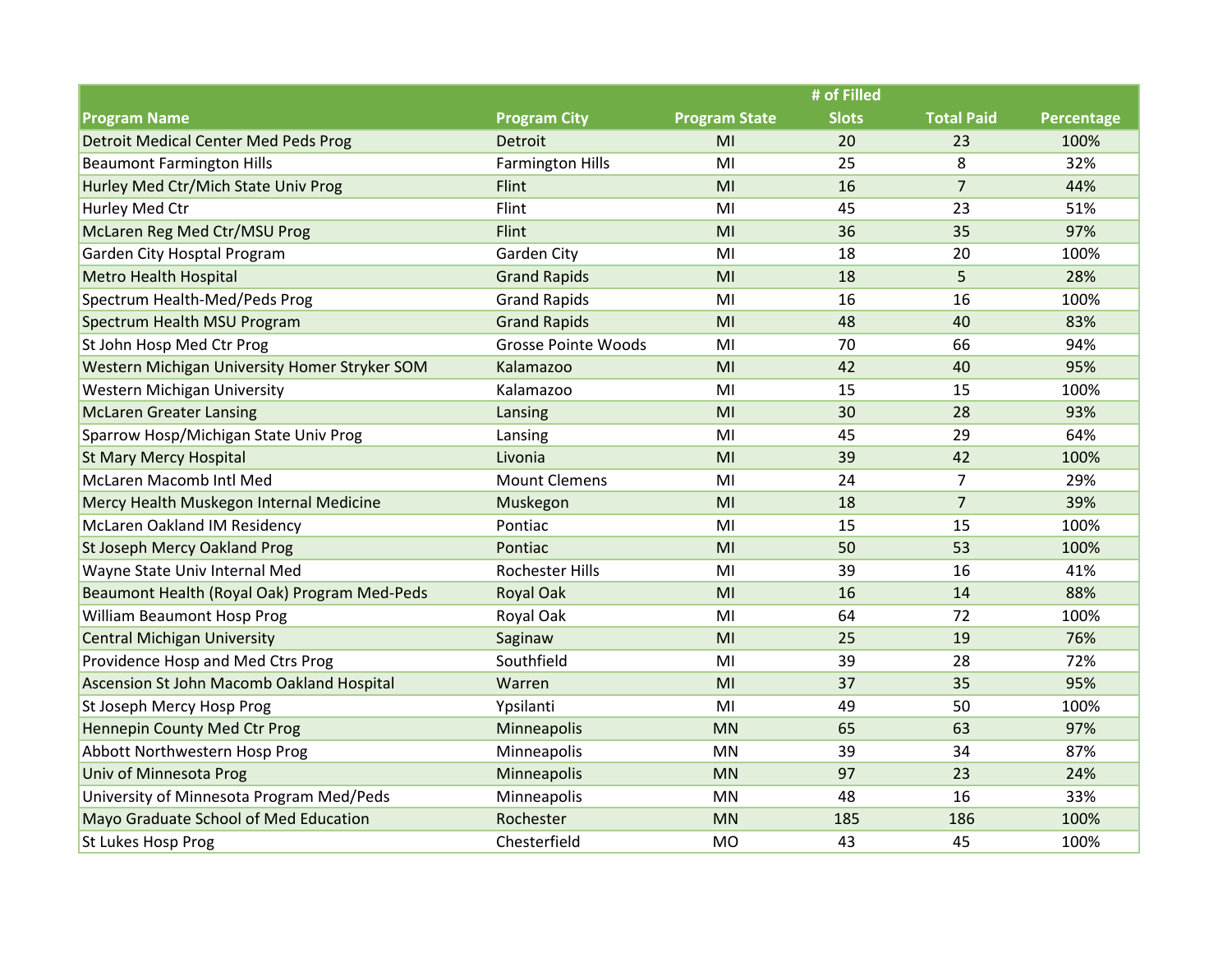|                                               |                      |                      | # of Filled  |                   |            |
|-----------------------------------------------|----------------------|----------------------|--------------|-------------------|------------|
| <b>Program Name</b>                           | <b>Program City</b>  | <b>Program State</b> | <b>Slots</b> | <b>Total Paid</b> | Percentage |
| Univ of Missouri-Columbia Prog-Med Peds       | Columbia             | <b>MO</b>            | 16           | $\mathbf 0$       | 0%         |
| Univ of MO-Columbia Prog                      | Columbia             | <b>MO</b>            | 70           | 12                | 17%        |
| Freeman Health System                         | Joplin               | <b>MO</b>            | 15           | 15                | 100%       |
| Univ of Missouri at KC Prog                   | <b>Kansas City</b>   | <b>MO</b>            | 24           | 24                | 100%       |
| Univ of Missouri Kansas City Prog             | <b>Kansas City</b>   | <b>MO</b>            | 51           | 58                | 100%       |
| STILL OPTI Prog-Northeast Regional            | Kirksville           | <b>MO</b>            | 12           | 4                 | 33%        |
| <b>Mercy Hospital St Louis</b>                | <b>Saint Louis</b>   | <b>MO</b>            | 24           | 23                | 96%        |
| Barnes-Jewish Hosp                            | Saint Louis          | <b>MO</b>            | 167          | 68                | 41%        |
| St Louis U Sch of Med Prog                    | <b>Saint Louis</b>   | <b>MO</b>            | 89           | 38                | 43%        |
| St Mary's Hosp St Louis                       | Saint Louis          | <b>MO</b>            | 31           | 32                | 100%       |
| <b>Baptist Memorial Hospital Program</b>      | Columbus             | <b>MS</b>            | 18           | 19                | 100%       |
| Magnolia Regional Health Center               | Corinth              | <b>MS</b>            | 36           | 19                | 53%        |
| <b>Merit Health Wesley</b>                    | Hattiesburg          | <b>MS</b>            | 19           | 33                | 100%       |
| Univ of Mississippi Med Ctr Prog              | Jackson              | <b>MS</b>            | 10           | 4                 | 40%        |
| Univ of MS Med Ctr Prog                       | Jackson              | <b>MS</b>            | 104          | 51                | 49%        |
| Keesler Med Ctr Prog                          | Keesler Afb          | <b>MS</b>            | 28           | 23                | 82%        |
| <b>Billings Clinic Internal Med Residency</b> | <b>Billings</b>      | <b>MT</b>            | 26           | 24                | 92%        |
| <b>MAHEC IM Prog</b>                          | Asheville            | <b>NC</b>            | 45           | 15                | 33%        |
| Univ of North Carolina Med/Peds               | <b>Chapel Hill</b>   | <b>NC</b>            | 24           | $\overline{7}$    | 29%        |
| Univ of North Carolina                        | Chapel Hill          | <b>NC</b>            | 91           | 19                | 21%        |
| <b>Carolinas Medical Center Program</b>       | Charlotte            | <b>NC</b>            | 43           | 14                | 33%        |
| Duke University Hosp Program                  | Durham               | <b>NC</b>            | 155          | 66                | 43%        |
| <b>Duke University Program</b>                | Durham               | <b>NC</b>            | 21           | 3                 | 14%        |
| Cape Fear Valley Internal Med Res             | Fayetteville         | <b>NC</b>            | 45           | 51                | 100%       |
| Moses H Cone Mem Hosp Prog                    | Greensboro           | <b>NC</b>            | 22           | 25                | 100%       |
| East Carolina Univ Brody Sch of Med           | Greenville           | <b>NC</b>            | 70           | 34                | 49%        |
| <b>East Carolina University Prog</b>          | Greenville           | <b>NC</b>            | 21           | $\mathbf{1}$      | 5%         |
| Harnett Health Systems Inc                    | Lillington           | <b>NC</b>            | 24           | 23                | 96%        |
| Southeastern Health Internal Med              | Lumberton            | <b>NC</b>            | 39           | 23                | 59%        |
| Carolinas Healthcare Sys Blue Ridge           | Morganton            | <b>NC</b>            | 21           | 5                 | 24%        |
| New Hanover Regional Med Ctr Prog             | Wilmington           | <b>NC</b>            | 23           | 21                | 91%        |
| Wake Forest Univ Baptist Med Ctr              | <b>Winston Salem</b> | <b>NC</b>            | 106          | 108               | 100%       |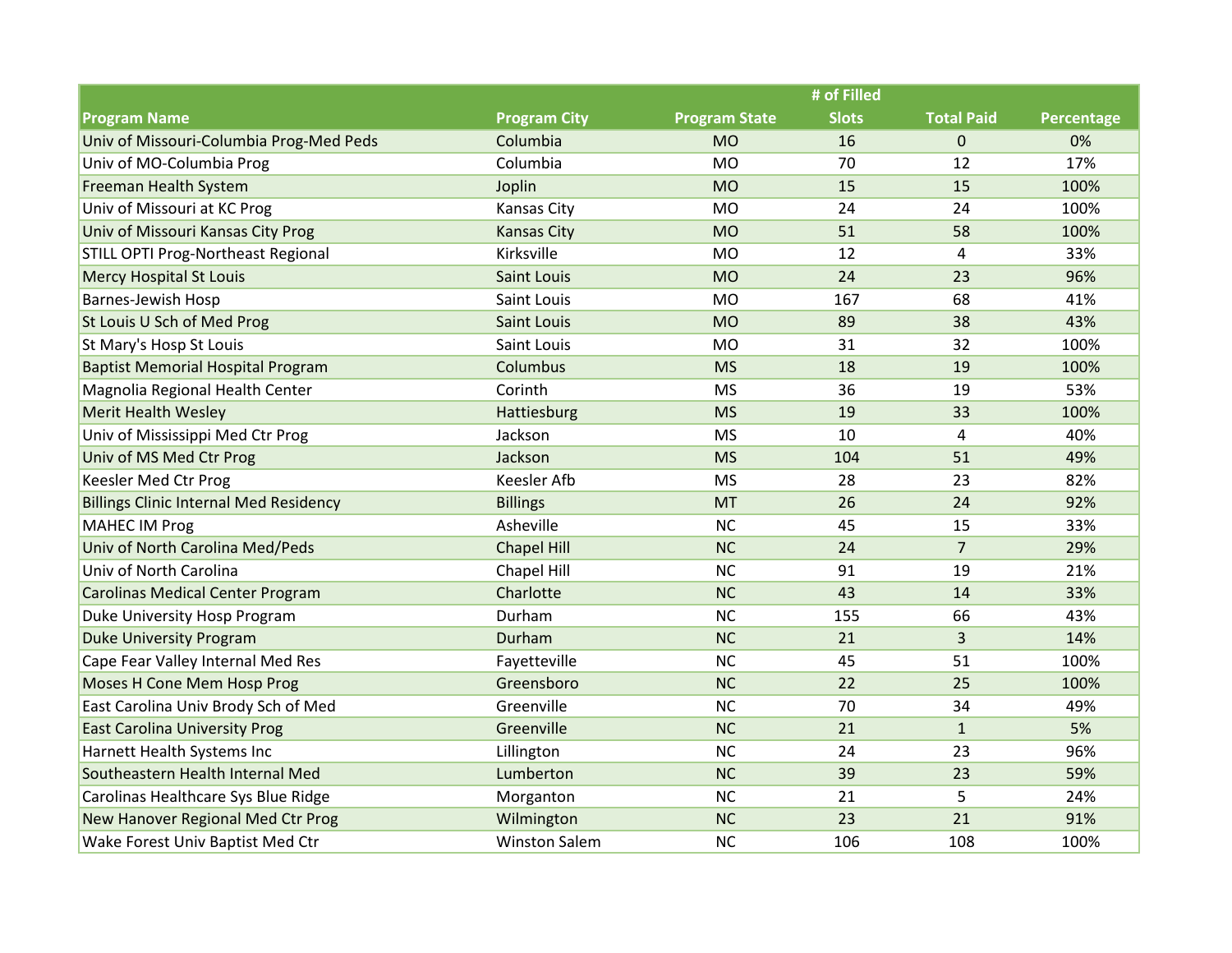|                                                       |                      |                      | # of Filled  |                   |            |
|-------------------------------------------------------|----------------------|----------------------|--------------|-------------------|------------|
| <b>Program Name</b>                                   | <b>Program City</b>  | <b>Program State</b> | <b>Slots</b> | <b>Total Paid</b> | Percentage |
| Univ of North Dakota Prog                             | Fargo                | <b>ND</b>            | 25           | 22                | 88%        |
| Creighton Univ Program                                | Omaha                | <b>NE</b>            | 74           | 79                | 100%       |
| Univ of Nebraska                                      | Omaha                | <b>NE</b>            | 75           | 96                | 100%       |
| Univ of Nebraska Med Center Program                   | Omaha                | <b>NE</b>            | 8            | 0                 | 0%         |
| Dartmouth-Hitchcock Med Ctr Prog                      | Lebanon              | <b>NH</b>            | 67           | 63                | 94%        |
| Portsmouth Regional Hospital Tufts Med School         | Portsmouth           | <b>NH</b>            | 30           | 20                | 67%        |
| <b>AtlantiCare Reg Med Ctr Prog</b>                   | <b>Atlantic City</b> | NJ                   | 42           | 42                | 100%       |
| Ocean Medical Center Program                          | <b>Brick</b>         | <b>NJ</b>            | 24           | 10                | 42%        |
| <b>Cooper University Hospital</b>                     | Camden               | NJ                   | 54           | 33                | 61%        |
| Rutgers New Jersey Med Sch/Trinitas                   | Elizabeth            | NJ                   | 35           | 14                | 40%        |
| Englewood Hosp & Med Ctr                              | Englewood            | NJ                   | 42           | 22                | 52%        |
| Hackensack Univ Medical Ctr                           | Hackensack           | <b>NJ</b>            | 40           | 12                | 30%        |
| <b>Jersey City Medical Ctr</b>                        | Jersey City          | NJ                   | 51           | 19                | 37%        |
| St Barnabas Med Ctr Prog                              | Livingston           | NJ                   | 36           | $\overline{2}$    | 6%         |
| Monmouth Med Ctr Prog                                 | Long Branch          | NJ                   | 39           | 14                | 36%        |
| Mountainside Med Ctr Intl M                           | Montclair            | <b>NJ</b>            | 25           | 10                | 40%        |
| <b>Morristown Memorial Hospital</b>                   | Morristown           | NJ                   | 54           | 9                 | 17%        |
| Hackensack Meridian Jersey Shore Univ Med Ctr Prog    | Neptune              | <b>NJ</b>            | 68           | 21                | 31%        |
| Rutgers Robert Wood Johnson Med Sch                   | <b>New Brunswick</b> | NJ                   | 78           | 38                | 49%        |
| St Peters University Hospital                         | <b>New Brunswick</b> | NJ                   | 51           | 51                | 100%       |
| <b>Rutgers New Jersey Medical School</b>              | <b>Newark</b>        | NJ                   | 110          | 24                | 22%        |
| <b>St Michael's Medical Center</b>                    | Newark               | <b>NJ</b>            | 57           | 18                | 32%        |
| <b>UMDNJ-New Jersey Medical Sch Prog</b>              | <b>Newark</b>        | NJ                   | 16           | 5                 | 31%        |
| Newark Beth Israel Med Ctr Prog                       | Newark               | NJ                   | 52           | 45                | 87%        |
| Hackensack Meridian Hlth-Palisades                    | North Bergen         | NJ                   | 30           | 30                | 100%       |
| St Joseph Hosp Med Ctr                                | Paterson             | <b>NJ</b>            | 57           | 6                 | 11%        |
| St Joseph Hospital & Med Ctr                          | Paterson             | NJ                   | 57           | 12                | 21%        |
| JFK Med Ctr/Raritan Bay                               | Perth Amboy          | NJ                   | 27           | 12                | 44%        |
| Rowan University College of Osteopathic Medicine      | Stratford            | NJ                   | 44           | 32                | 73%        |
| <b>Overlook Medical Center</b>                        | Summit               | NJ                   | 37           | 18                | 49%        |
| St Francis Medical Center Hackensack Mer Som Set Hall | Trenton              | NJ                   | 30           | 30                | 100%       |
| Capital Hlth Reg Med Ctr                              | Trenton              | <b>NJ</b>            | 39           | 53                | 100%       |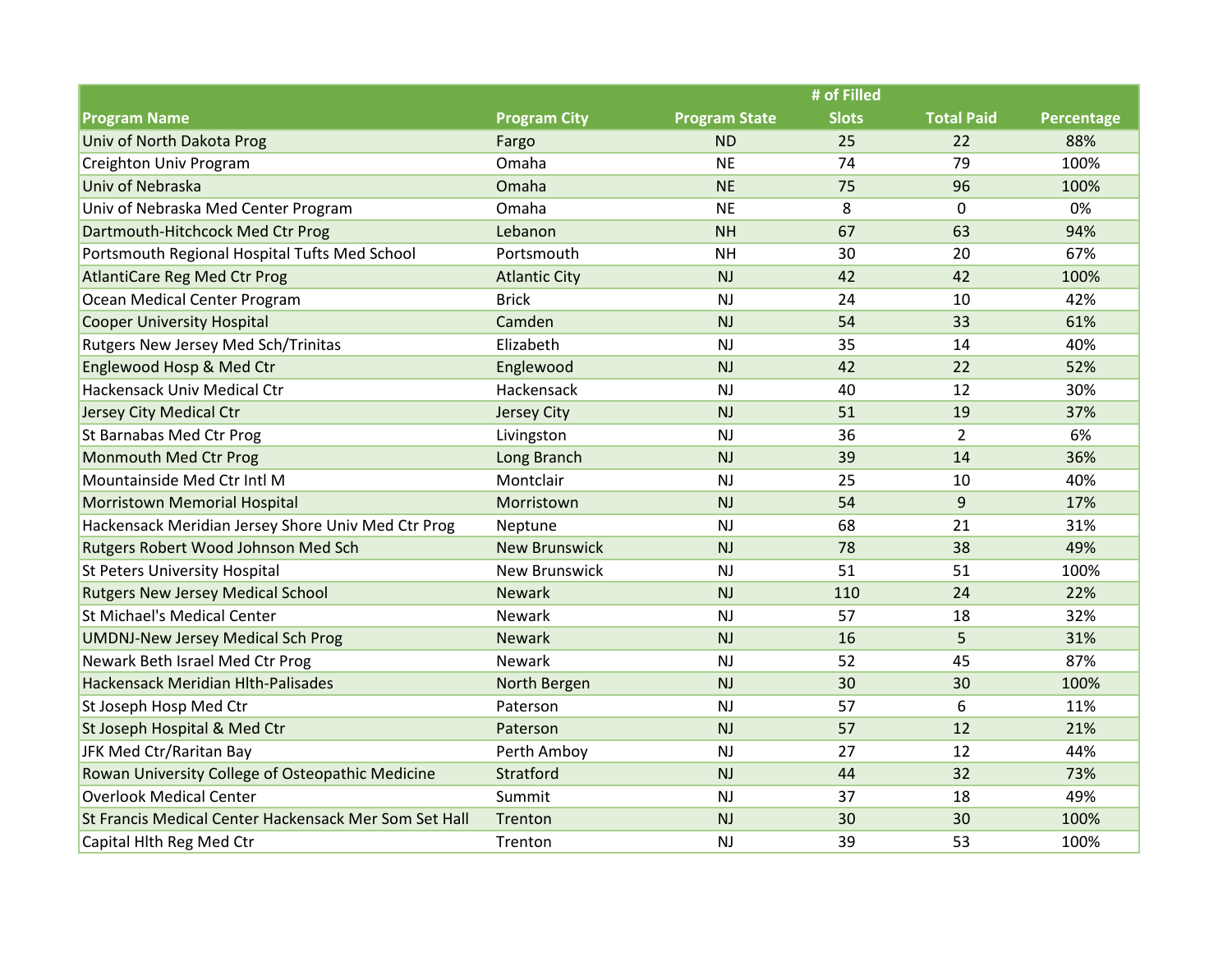|                                                   |                     |                      | # of Filled  |                   |            |
|---------------------------------------------------|---------------------|----------------------|--------------|-------------------|------------|
| <b>Program Name</b>                               | <b>Program City</b> | <b>Program State</b> | <b>Slots</b> | <b>Total Paid</b> | Percentage |
| <b>Inspira Medical Center</b>                     | Vineland            | NJ                   | 24           | 15                | 63%        |
| University of New Mexico Prog                     | Albuquerque         | <b>NM</b>            | 80           | 97                | 100%       |
| Mountainview Regional Medical Ctr                 | Las Cruces          | <b>NM</b>            | 24           | 10                | 42%        |
| Sunrise Health GME Program                        | Las Vegas           | <b>NV</b>            | 66           | 66                | 100%       |
| <b>Valley Hospital Medical Center</b>             | Las Vegas           | <b>NV</b>            | 42           | 45                | 100%       |
| Univ Medical Center Univ Nevada SOM               | Las Vegas           | <b>NV</b>            | 82           | 72                | 88%        |
| Univ of Nevada Reno Program                       | Reno                | <b>NV</b>            | 74           | 72                | 97%        |
| <b>Albany Medical Ctr Prog</b>                    | Albany              | <b>NY</b>            | 67           | 11                | 16%        |
| <b>Bronx Care Health System</b>                   | <b>Bronx</b>        | <b>NY</b>            | 102          | 36                | 35%        |
| Jacobi Medical Center Med Prog                    | <b>Bronx</b>        | <b>NY</b>            | 101          | 40                | 40%        |
| Lincoln Med & Mental Hith Ctr                     | <b>Bronx</b>        | <b>NY</b>            | 116          | 41                | 35%        |
| <b>St Barnabas Hospital Prog</b>                  | <b>Bronx</b>        | <b>NY</b>            | 102          | 25                | 25%        |
| <b>Montefiore Medical Center</b>                  | <b>Bronx</b>        | <b>NY</b>            | 152          | 44                | 29%        |
| <b>Montefiore Wakefield</b>                       | <b>Bronx</b>        | <b>NY</b>            | 77           | 14                | 18%        |
| James J Peter VA Medical Center                   | <b>Bronx</b>        | <b>NY</b>            | 67           | 8                 | 12%        |
| <b>NYU Luthern</b>                                | Brooklyn            | <b>NY</b>            | 67           | 9                 | 13%        |
| <b>SUNY Downstate Medical Center</b>              | <b>Brooklyn</b>     | <b>NY</b>            | 165          | 117               | 71%        |
| Woodhull Med and Mental Hith Prog                 | Brooklyn            | <b>NY</b>            | 66           | 23                | 35%        |
| Kingsbrook Jewish Med Ctr Prog                    | Brooklyn            | <b>NY</b>            | 57           | 6                 | 11%        |
| Coney Island Hospital Prog                        | Brooklyn            | <b>NY</b>            | 75           | 14                | 19%        |
| Brookdale Univ Hosp Med Ctr Prog                  | Brooklyn            | <b>NY</b>            | 93           | 41                | 44%        |
| <b>Maimonides Med Ctr Prog</b>                    | Brooklyn            | <b>NY</b>            | 96           | 25                | 26%        |
| Interfaith Med Ctr Prog                           | Brooklyn            | <b>NY</b>            | 91           | 31                | 34%        |
| New York Methodist Hosp Prog                      | Brooklyn            | <b>NY</b>            | 110          | 28                | 25%        |
| <b>Brooklyn Hospital Center Program</b>           | <b>Brooklyn</b>     | <b>NY</b>            | 96           | 72                | 75%        |
| Wyckoff Heights Hospital                          | Brooklyn            | <b>NY</b>            | 85           | 26                | 31%        |
| Univ At Buffalo Catholic Hlth Sys Sisters Charity | <b>Buffalo</b>      | <b>NY</b>            | 40           | 40                | 100%       |
| Erie Cty Med Ctr SUNY Buffalo                     | <b>Buffalo</b>      | <b>NY</b>            | 127          | 43                | 34%        |
| Univ at Buffalo Med Peds Program                  | <b>Buffalo</b>      | <b>NY</b>            | 16           | 13                | 81%        |
| Albany Medical Center Program Med/Peds            | Cohoes              | <b>NY</b>            | 16           | 16                | 100%       |
| Mary Imogene Bassett Hosp                         | Cooperstown         | <b>NY</b>            | 31           | 16                | 52%        |
| Nassau Univ Med Ctr Program                       | East Meadow         | <b>NY</b>            | 92           | 33                | 36%        |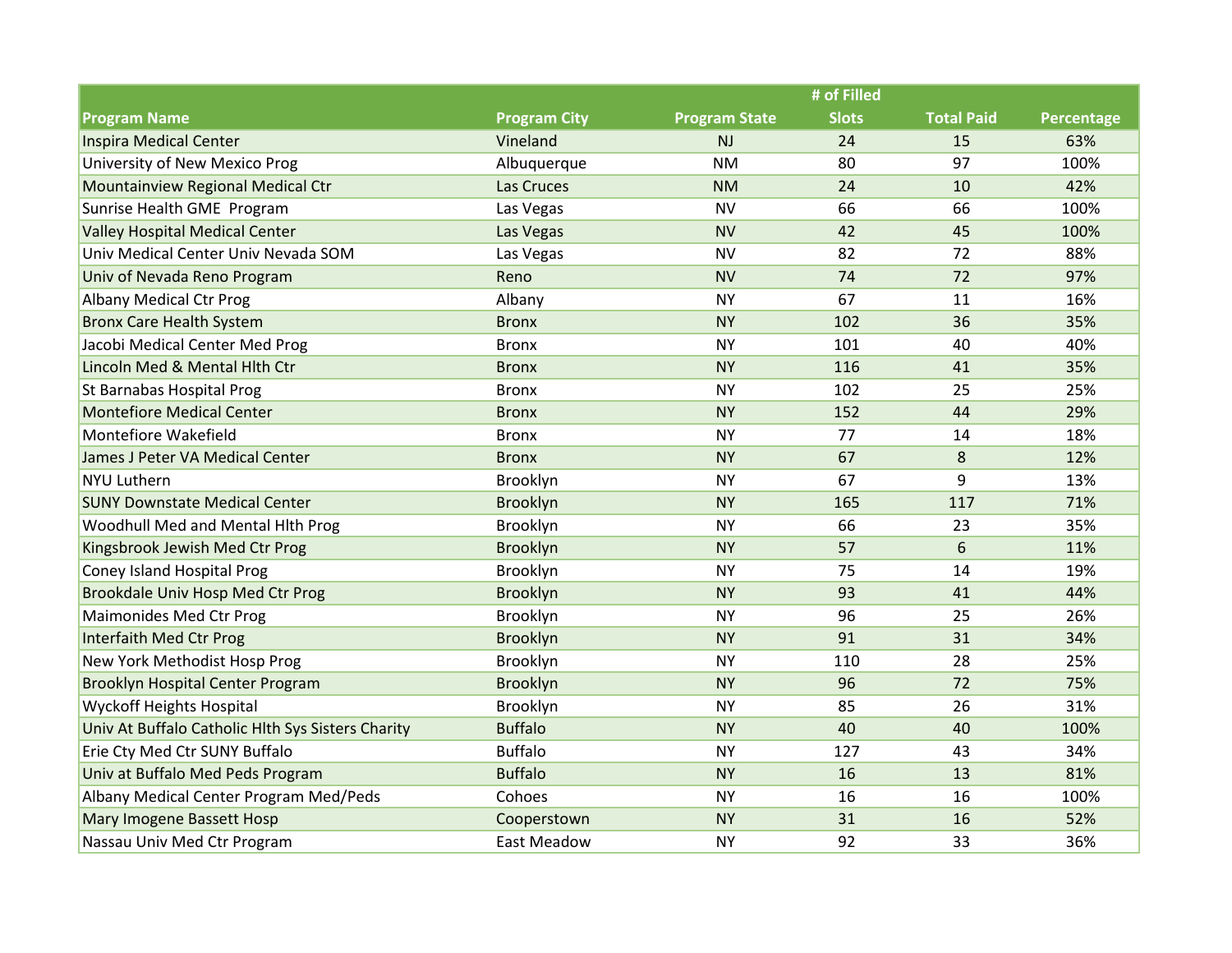|                                              |                         |                      | # of Filled  |                   |            |
|----------------------------------------------|-------------------------|----------------------|--------------|-------------------|------------|
| <b>Program Name</b>                          | <b>Program City</b>     | <b>Program State</b> | <b>Slots</b> | <b>Total Paid</b> | Percentage |
| Long Island Comm Hosp                        | <b>East Patchogue</b>   | <b>NY</b>            | 30           | 30                | 100%       |
| Icahn School Of Med At Mt Sinai              | Elmhurst                | <b>NY</b>            | 54           | 17                | 31%        |
| <b>Arnot Ogden Medical Center</b>            | Elmira                  | <b>NY</b>            | 20           | 33                | 100%       |
| St John's Episcopal Hosp Prog                | Far Rockaway            | <b>NY</b>            | 60           | 25                | 42%        |
| <b>Flushing Hosp Med Ctr Prog</b>            | <b>Flushing</b>         | <b>NY</b>            | 54           | $\overline{7}$    | 13%        |
| New York Presbyterian Queens                 | Flushing                | <b>NY</b>            | 76           | 58                | 76%        |
| Zucker SOM At Hofstra Northwell Forest Hills | <b>Forest Hills</b>     | <b>NY</b>            | 38           | $\overline{2}$    | 5%         |
| Jamaica Hospital Prog                        | Jamaica                 | <b>NY</b>            | 78           | 27                | 35%        |
| Icahn SOM At Mount Sinai NYC Hlth            | Jamaica                 | <b>NY</b>            | 68           | 64                | 94%        |
| Wilson Mem Reg Med Ctr                       | Johnson City            | <b>NY</b>            | 38           | 15                | 39%        |
| Zucker School of Medicine/Northwell Prog     | Manhasset               | <b>NY</b>            | 146          | 17                | 12%        |
| Long Island Jewish Medical Center            | Manhasset               | <b>NY</b>            | 146          | 55                | 38%        |
| <b>Garnet Health Medical Center</b>          | Middletown              | <b>NY</b>            | 30           | 33                | 100%       |
| NYU-Langone Hosp-Long Island Prog            | Mineola                 | <b>NY</b>            | 83           | 32                | 39%        |
| Montefiore Mount Vernon Hosp                 | <b>Mount Vernon</b>     | <b>NY</b>            | 24           | $\pmb{0}$         | 0%         |
| Montefiore New Rochelle Hospital             | New Rochelle            | <b>NY</b>            | 47           | 24                | 51%        |
| New York Presby Hosp/Weill Cornell           | <b>New York</b>         | <b>NY</b>            | 139          | 11                | 8%         |
| Lenox Hill Hosp Prog                         | New York                | <b>NY</b>            | 94           | 22                | 23%        |
| Mt Sinai Beth Israel                         | <b>New York</b>         | <b>NY</b>            | 119          | 26                | 22%        |
| Icahn Sch of Med At Mt Sinai / St Luke       | New York                | <b>NY</b>            | 161          | 18                | 11%        |
| New York Univ Sch of Med Prog                | <b>New York</b>         | <b>NY</b>            | 217          | 58                | 27%        |
| <b>New York Medical Coll Prog</b>            | New York                | <b>NY</b>            | 67           | 17                | 25%        |
| Harlem Hosp Ctr Prog                         | <b>New York</b>         | <b>NY</b>            | 75           | 28                | 37%        |
| Mount Sinai School of Med Program            | New York                | <b>NY</b>            | 17           | 2                 | 12%        |
| NY Presbyterian - Columbia Univ              | <b>New York</b>         | <b>NY</b>            | 141          | 47                | 33%        |
| Mount Sinai Sch of Med Prog                  | <b>New York</b>         | <b>NY</b>            | 150          | 36                | 24%        |
| Zucker SOM Hofstra Northwell At Mather       | Port Jefferson          | <b>NY</b>            | 58           | 37                | 64%        |
| Univ of Roch Combined Int Med/Pedia          | Rochester               | <b>NY</b>            | 32           | 5                 | 16%        |
| Univ Rochester - Strong Mem Hosp             | Rochester               | <b>NY</b>            | 81           | $\overline{7}$    | 9%         |
| Unity Health System (Rochester)Prog          | Rochester               | <b>NY</b>            | 41           | 40                | 98%        |
| Rochester General Hospital Program           | Rochester               | <b>NY</b>            | 57           | 39                | 68%        |
| Mt Sinai South Nassau Hospital               | <b>Rockville Center</b> | <b>NY</b>            | 30           | 30                | 100%       |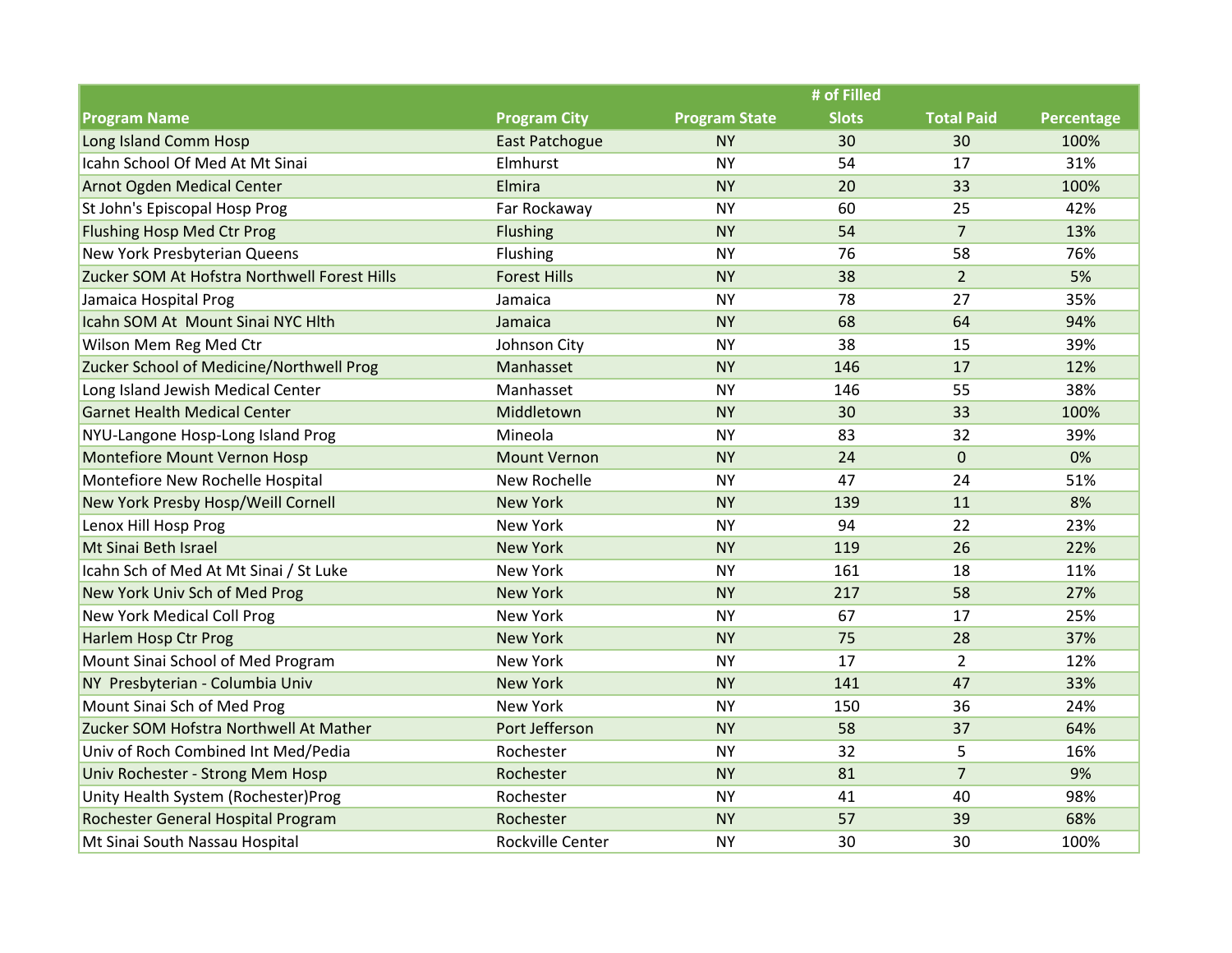|                                                       |                      |                      | # of Filled  |                   |            |
|-------------------------------------------------------|----------------------|----------------------|--------------|-------------------|------------|
| <b>Program Name</b>                                   | <b>Program City</b>  | <b>Program State</b> | <b>Slots</b> | <b>Total Paid</b> | Percentage |
| Stony Brook Med Southampton Hosp IM Prog              | Southampton          | <b>NY</b>            | 21           | 9                 | 43%        |
| Richmond Univ Med Ctr Program                         | Staten Island        | <b>NY</b>            | 69           | 16                | 23%        |
| <b>Staten Island Univ Hosp Prog</b>                   | <b>Staten Island</b> | <b>NY</b>            | 119          | 20                | 17%        |
| <b>SUNY at Stony Brook Prog</b>                       | <b>Stony Brook</b>   | <b>NY</b>            | 100          | 101               | 100%       |
| <b>SUNY At Stony Brook Program Med/Peds</b>           | <b>Stony Brook</b>   | <b>NY</b>            | 16           | 12                | 75%        |
| <b>SUNY Upstate Medical Univ Prog</b>                 | Syracuse             | <b>NY</b>            | 135          | 40                | 30%        |
| Westchester Medical Center/NY Med College             | Valhalla             | <b>NY</b>            | 67           | 15                | 22%        |
| Samaritan Medical Center                              | Watertown            | <b>NY</b>            | 12           | $\overline{2}$    | 17%        |
| Summa Hlth System Neomed                              | Akron                | OH                   | 76           | 79                | 100%       |
| <b>Cleveland Clinic Akron General</b>                 | Akron                | OH                   | 42           | 44                | 100%       |
| <b>Canton Med Edu Foundation</b>                      | Canton               | OH                   | 42           | 41                | 98%        |
| Adena Health System                                   | Chillicothe          | OH                   | 12           | 17                | 100%       |
| Univ of Cincinnati Hosp Group Prog                    | Cincinnati           | OH                   | 28           | 29                | 100%       |
| Univ of Cincinnati Medical Ctr                        | Cincinnati           | OH                   | 90           | 104               | 100%       |
| <b>Good Samaritan Hosp Prog</b>                       | Cincinnati           | OH                   | 29           | 30                | 100%       |
| Christ Hospital Health Network Internal Medicine Prog | Cincinnati           | OH                   | 42           | 40                | 95%        |
| Jewish Hosp of Cincinnati Prog                        | Cincinnati           | OH                   | 46           | 49                | 100%       |
| St Vincent's Charity Hospital                         | Cleveland            | OH                   | 54           | 29                | 54%        |
| Metrohealth Med Ctr Case Western Univ                 | Cleveland            | OH                   | 82           | 37                | 45%        |
| Univ Hosps of Cleveland CWRU Prog                     | Cleveland            | OH                   | 122          | 61                | 50%        |
| <b>Cleveland Clinic Foundation</b>                    | Cleveland            | OH                   | 168          | 62                | 37%        |
| <b>Cleveland Clinic Foundation/Fairview Hosp</b>      | Cleveland            | OH                   | 38           | 12                | 32%        |
| Metrohealth Med Ctr CWU Med Peds                      | Cleveland            | OH                   | 24           | $\boldsymbol{6}$  | 25%        |
| Case Western Reserve Univ Prog                        | Cleveland            | OH                   | 14           | $\mathbf{1}$      | 7%         |
| Univ Hosp Parma Med Ctr Int Med                       | Cleveland            | OH                   | 24           | 22                | 92%        |
| Ohio State University Prog Med/Peds                   | Columbus             | OH                   | 32           | 41                | 100%       |
| <b>OUCOM-Doctors Hosp Ohio Health</b>                 | Columbus             | OH                   | 24           | 16                | 67%        |
| Mount Carmel Hlth System                              | Columbus             | OH                   | 30           | 30                | 100%       |
| Riverside Methodist Hosps Prog                        | Columbus             | OH                   | 54           | 45                | 83%        |
| <b>Ohio State University Prog</b>                     | Columbus             | OH                   | 116          | 46                | 40%        |
| Wright State Univ Affilitiated Hospitals              | Dayton               | OH                   | 84           | 51                | 61%        |
| <b>OUCOM-Grandview Hospital</b>                       | Dayton               | OH                   | 18           | $\overline{2}$    | 11%        |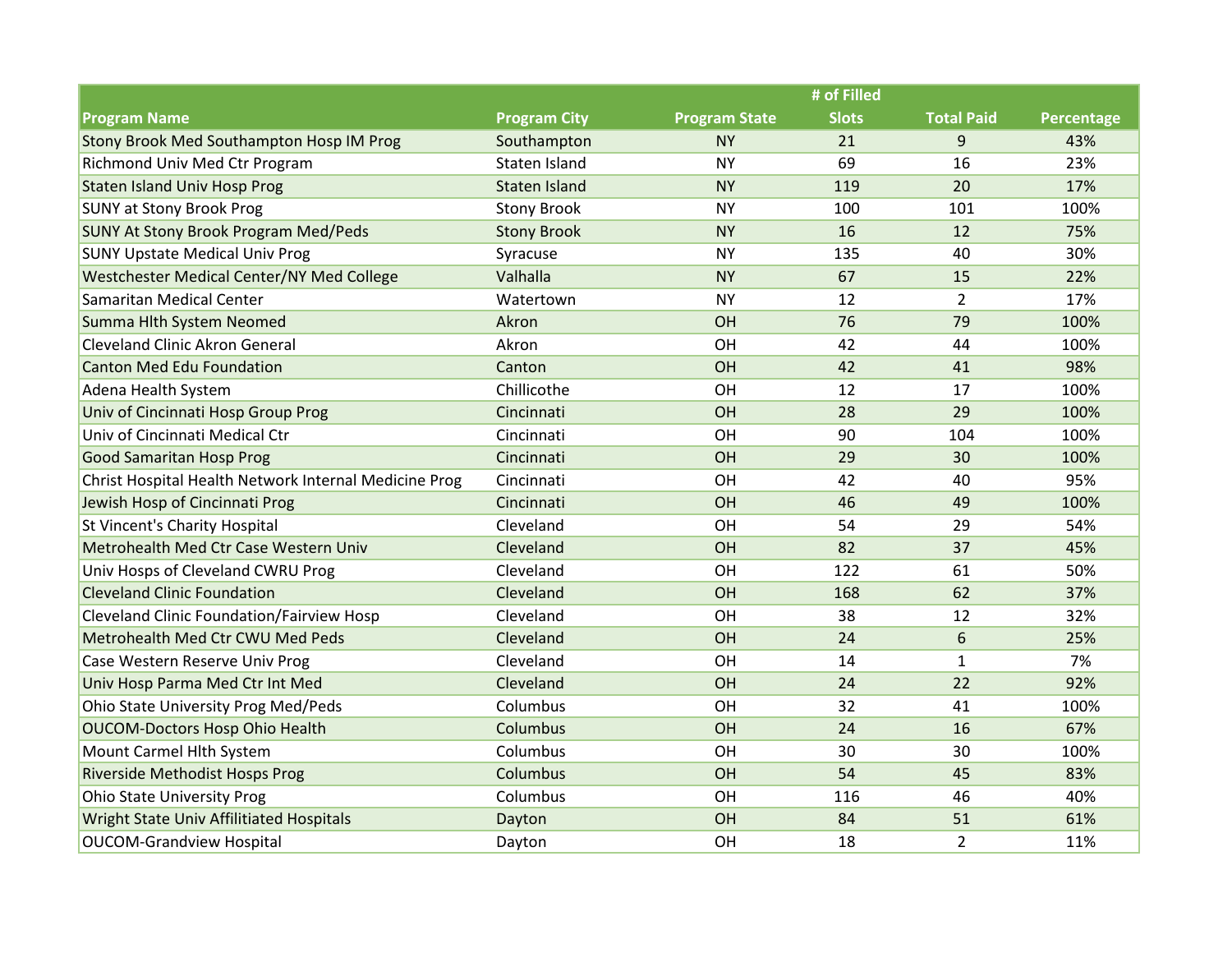|                                           |                             |                      | # of Filled  |                   |            |
|-------------------------------------------|-----------------------------|----------------------|--------------|-------------------|------------|
| <b>Program Name</b>                       | <b>Program City</b>         | <b>Program State</b> | <b>Slots</b> | <b>Total Paid</b> | Percentage |
| <b>East Liverpool City Hosp</b>           | <b>East Liverpool</b>       | OH                   | 15           | $\overline{2}$    | 13%        |
| Kettering Med Ctr Prog                    | Kettering                   | OH                   | 33           | 34                | 100%       |
| <b>Fairfield Medical Center</b>           | Lancaster                   | OH                   | 12           | 13                | 100%       |
| Mercy Health St Ritas Med Center          | Lima                        | OH                   | 36           | 24                | 67%        |
| LECOM-UHHS Richmond Heights Hosp          | <b>Richmond Heights</b>     | OH                   | 30           | $\overline{2}$    | 7%         |
| Mercy St Vincent Med Ctr                  | Toledo                      | OH                   | 36           | 39                | 100%       |
| University of Toledo Internal Med Res     | Toledo                      | OH                   | 60           | 26                | 43%        |
| Western Reserve Hlth Edu/NEOUCOM          | Warren                      | OH                   | 40           | 20                | 50%        |
| <b>Cleveland Clinic South Pointe Hosp</b> | <b>Warrensville Heights</b> | OH                   | 12           | $\overline{7}$    | 58%        |
| Univ Hospitals St John Med Ctr            | Westlake                    | OH                   | 18           | 18                | 100%       |
| Mercy Hlth St Elizabeth Youngstown Hosp   | Youngstown                  | OH                   | 33           | 33                | 100%       |
| Univ of OK Health Sciences Ctr Prog       | Oklahoma City               | OK                   | 62           | 66                | 100%       |
| Univ of Oklahoma-Med/Peds                 | Oklahoma City               | OK                   | 12           | $\mathbf{1}$      | 8%         |
| <b>Tahlequah Med Group</b>                | Tahlequah                   | OK                   | 21           | 15                | 71%        |
| Oklahoma State Univ Intl Med              | Tulsa                       | OK                   | 52           | 32                | 62%        |
| Univ of OK Coll of Med-Tulsa Prog         | Tulsa                       | OK                   | 9            | 0                 | 0%         |
| Univ of OK Coll of Med - Tulsa Prog       | Tulsa                       | OK                   | 40           | 33                | 83%        |
| Samaritan Hlth Svcs - Corvallis Prog      | Corvallis                   | <b>OR</b>            | 28           | 28                | 100%       |
| Oregon/Providence Med Ctr Prog            | Portland                    | OR                   | 31           | 35                | 100%       |
| Legacy Health/Emanuel Med Ctr             | Portland                    | <b>OR</b>            | 54           | 24                | 44%        |
| Oregon Health & Sci Univ Prog             | Portland                    | OR                   | 103          | 51                | 50%        |
| Providence St Vincent Med Ctr Prog        | Portland                    | <b>OR</b>            | 28           | 31                | 100%       |
| <b>Abington Memorial Hosp Prog</b>        | Abington                    | PA                   | 62           | 49                | 79%        |
| Lehigh Valley Hlth/USF Coll of Med        | Allentown                   | PA                   | 48           | 48                | 100%       |
| <b>St Lukes Univ Hosp</b>                 | <b>Bethlehem</b>            | PA                   | 30           | 31                | 100%       |
| Lower Bucks Hospital Int Med Res Prog     | <b>Bristol</b>              | PA                   | 15           | 21                | 100%       |
| <b>Crozer-Chester Medical Center</b>      | Chester                     | PA                   | 24           | 10                | 42%        |
| Crozer-Chester Med Ctr Prog               | Chester                     | PA                   | 24           | 6                 | 25%        |
| Geisinger Health System MP Prog           | Danville                    | PA                   | 20           | 20                | 100%       |
| <b>Geisinger Medical Center Prog</b>      | Danville                    | PA                   | 54           | 51                | 94%        |
| <b>Mercy Catholic Med Ctr Prog</b>        | Darby                       | PA                   | 67           | 64                | 96%        |
| Mercy Catholic Medical Center             | Darby                       | PA                   | 0            | 5                 | #DIV/0!    |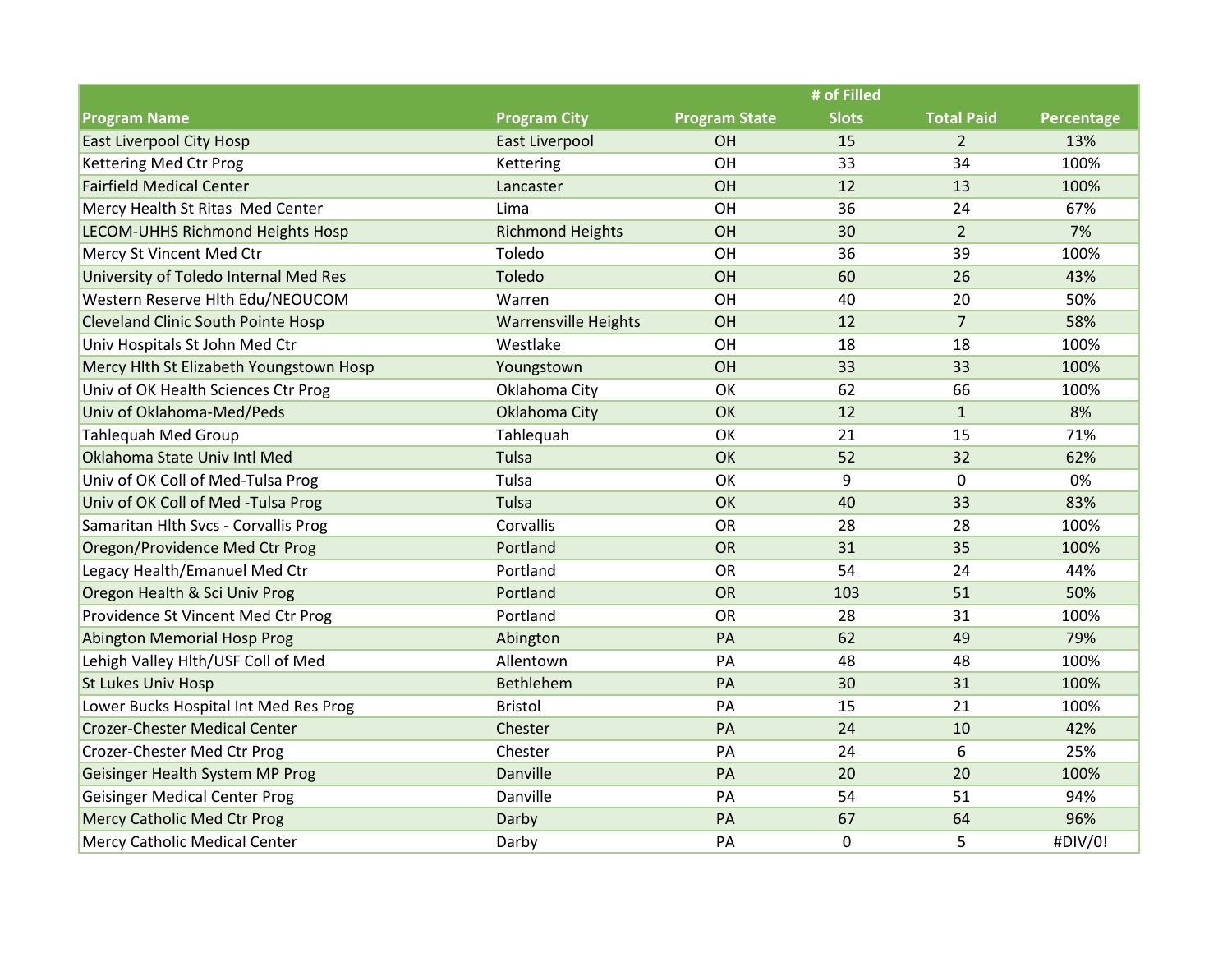|                                                      |                      |                      | # of Filled  |                         |            |
|------------------------------------------------------|----------------------|----------------------|--------------|-------------------------|------------|
| <b>Program Name</b>                                  | <b>Program City</b>  | <b>Program State</b> | <b>Slots</b> | <b>Total Paid</b>       | Percentage |
| <b>Einstein Medical Center Montgomery</b>            | <b>East Norriton</b> | PA                   | 15           | 30                      | 100%       |
| St. Luke's Hospital-Anderson Campus                  | Easton               | PA                   | 30           | 30                      | 100%       |
| St. Luke'S University Health Network - Easton Campus | Easton               | PA                   | 24           | 13                      | 54%        |
| Lake Eric Coll of Osteo Med Prog                     | Erie                 | PA                   | 24           | 7                       | 29%        |
| <b>UPMC Pinnacle Hospitals Prog</b>                  | Harrisburg           | PA                   | 64           | 33                      | 52%        |
| Penn State U/M S Hershey Med Ctr                     | Hershey              | PA                   | 16           | 20                      | 100%       |
| Penn State Univ/M S Hershey                          | Hershey              | PA                   | 71           | 23                      | 32%        |
| Temple Univ/Conemaugh Memorial Medical Center        | Johnstown            | PA                   | 27           | 24                      | 89%        |
| <b>St Mary Medical Center</b>                        | Langhorne            | PA                   | 30           | 33                      | 100%       |
| <b>UPMC Pinnacle Lititz</b>                          | Lititz               | PA                   | 8            | 9                       | 100%       |
| <b>UPMC McKeesport Hospital</b>                      | McKeesport           | PA                   | 39           | 27                      | 69%        |
| Suburban Community Hospital                          | Norristown           | PA                   | 15           | 22                      | 100%       |
| Pennsylvania Hospital                                | Philadelphia         | PA                   | 56           | $\overline{\mathbf{r}}$ | 7%         |
| Phila College of Osteopathic Med                     | Philadelphia         | PA                   | 30           | 24                      | 80%        |
| Univ of Pennsylvania-Med/Peds                        | Philadelphia         | PA                   | 16           | 5                       | 31%        |
| Nazareth Hospital Program                            | Philadelphia         | PA                   | 27           | $\overline{7}$          | 26%        |
| Jefferson Health Northeast                           | Philadelphia         | PA                   | 40           | 45                      | 100%       |
| Univ of Pennsylvania Program                         | Philadelphia         | PA                   | 162          | 55                      | 34%        |
| Albert Einstein Med Ctr Prog                         | Philadelphia         | PA                   | 84           | 91                      | 100%       |
| Drexel Univ College of Medicine                      | Philadelphia         | PA                   | 146          | 2                       | 1%         |
| Pennsylvania Hosp of UP Hlth Sys                     | Philadelphia         | PA                   | 50           | 15                      | 30%        |
| <b>Temple University Prog</b>                        | Philadelphia         | PA                   | 112          | 52                      | 46%        |
| Thomas Jefferson Univ Prog                           | Philadelphia         | PA                   | 117          | 120                     | 100%       |
| Univ of Pittsburgh Med Ctr Prog                      | Pittsburgh           | PA                   | 179          | 78                      | 44%        |
| <b>Allegheny General Hosp Prog</b>                   | Pittsburgh           | PA                   | 105          | 55                      | 52%        |
| <b>UPMC Mercy</b>                                    | Pittsburgh           | PA                   | 63           | 63                      | 100%       |
| <b>UPMC Health System Program</b>                    | Pittsburgh           | PA                   | 16           | $\overline{7}$          | 44%        |
| Reading Hospital, Tower Health System                | Reading              | PA                   | 36           | 44                      | 100%       |
| <b>Guthrie/Robert Packer Hosp Prog</b>               | Sayre                | PA                   | 27           | 15                      | 56%        |
| Wright Center For Graduate Medical Education         | Scranton             | PA                   | 111          | 96                      | 86%        |
| Geisinger NE Internal Med Res Prog                   | <b>Wilkes Barre</b>  | PA                   | 39           | 23                      | 59%        |
| Lankenau Medical Center Prog                         | Wynnewood            | PA                   | 52           | 49                      | 94%        |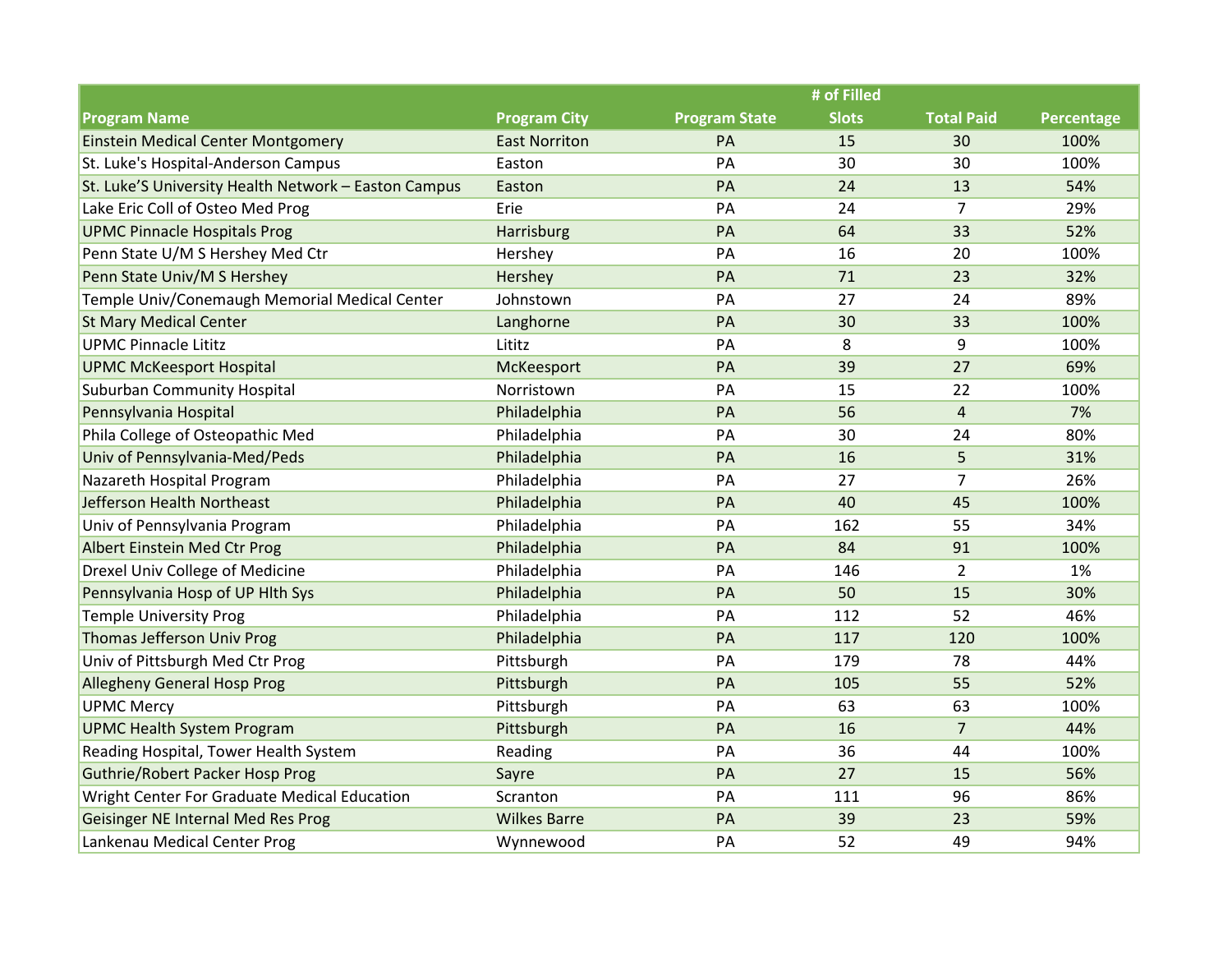|                                                |                     |                      | # of Filled  |                   |            |
|------------------------------------------------|---------------------|----------------------|--------------|-------------------|------------|
| <b>Program Name</b>                            | <b>Program City</b> | <b>Program State</b> | <b>Slots</b> | <b>Total Paid</b> | Percentage |
| <b>York Hospital Prog</b>                      | York                | PA                   | 36           | 22                | 61%        |
| Univ Central del Caribe Prog                   | Bayamon             | PR                   | 48           | 26                | 54%        |
| Ramon Betances Hosp-Mayaguez Med               | Mayaguez            | PR                   | 21           | 23                | 100%       |
| Damas Hospital Program                         | Ponce               | PR                   | 21           | 22                | 100%       |
| Consortium Hospital Episcopal San Lucas        | Ponce               | PR                   | 21           | 24                | 100%       |
| San Juan City Hosp Prog                        | <b>Rio Piedras</b>  | PR                   | 33           | 15                | 45%        |
| Hospital de la Concepcion Prog                 | San German          | PR                   | 21           | 22                | 100%       |
| Univ of Puerto Rico Prog                       | San Juan            | PR                   | 49           | 50                | 100%       |
| San Juan VA Med Ctr                            | San Juan            | PR                   | 65           | 42                | 65%        |
| Rhode Island Hospital Program                  | Providence          | R <sub>l</sub>       | 16           | 16                | 100%       |
| <b>Roger Williams Med Ctr Prog</b>             | Providence          | R1                   | 43           | 17                | 40%        |
| Rhode Island Hospital Brown Univ               | Providence          | R <sub>l</sub>       | 134          | 71                | 53%        |
| Brown Univ/Kent Hospital Intl Medicine         | Warwick             | R1                   | 15           | 41                | 100%       |
| Medical Univ of South Carolina Prog            | Charleston          | <b>SC</b>            | 8            | $\mathbf{1}$      | 13%        |
| <b>Medical Univ of SC Program</b>              | Charleston          | <b>SC</b>            | 83           | 106               | 100%       |
| Prisma Hlth Midlands USC SOM IM                | Columbia            | SC                   | 47           | $\mathbf{1}$      | 2%         |
| Prisma Health-Upstate/Univ of South            | Greenville          | <b>SC</b>            | 40           | 36                | 90%        |
| Prisma Health-Upstate Med/Peds                 | Greenville          | SC                   | 21           | 22                | 100%       |
| <b>HCA Grand Strand Regional Med Ctr</b>       | <b>Myrtle Beach</b> | <b>SC</b>            | 39           | 39                | 100%       |
| Univ of South Dakota Prog                      | <b>Sioux Falls</b>  | SD                   | 26           | 26                | 100%       |
| Erlanger Med Ctr Univ of Tenn Coll of Med Prog | Chattanooga         | <b>TN</b>            | 30           | 25                | 83%        |
| East Tenn State Univ Prog                      | Johnson City        | <b>TN</b>            | 80           | 22                | 28%        |
| Univ Of Tenn Med Ctr Prog                      | Knoxville           | <b>TN</b>            | 36           | 22                | 61%        |
| University of Tennessee Prog                   | Memphis             | <b>TN</b>            | 95           | 97                | 100%       |
| <b>University of Tennessee Med-Peds</b>        | Memphis             | <b>TN</b>            | 48           | 51                | 100%       |
| <b>Meharry Medical College Prog</b>            | Nashville           | <b>TN</b>            | 51           | 25                | 49%        |
| Univ of Tennessee (nashville) Prog             | Nashville           | <b>TN</b>            | 28           | 25                | 89%        |
| Vanderbilt University Program-Med Peds         | Nashville           | <b>TN</b>            | 24           | $\overline{2}$    | 8%         |
| <b>Vanderbilt University Prog</b>              | Nashville           | <b>TN</b>            | 135          | 29                | 21%        |
| Texas Tech Univ Amarillo Program               | Amarillo            | <b>TX</b>            | 40           | 41                | 100%       |
| <b>HCA Medical City Arlington Program</b>      | Arlington           | <b>TX</b>            | 90           | 59                | 66%        |
| Univ of TX At Austin Dell Med Sch              | Austin              | <b>TX</b>            | 69           | 68                | 99%        |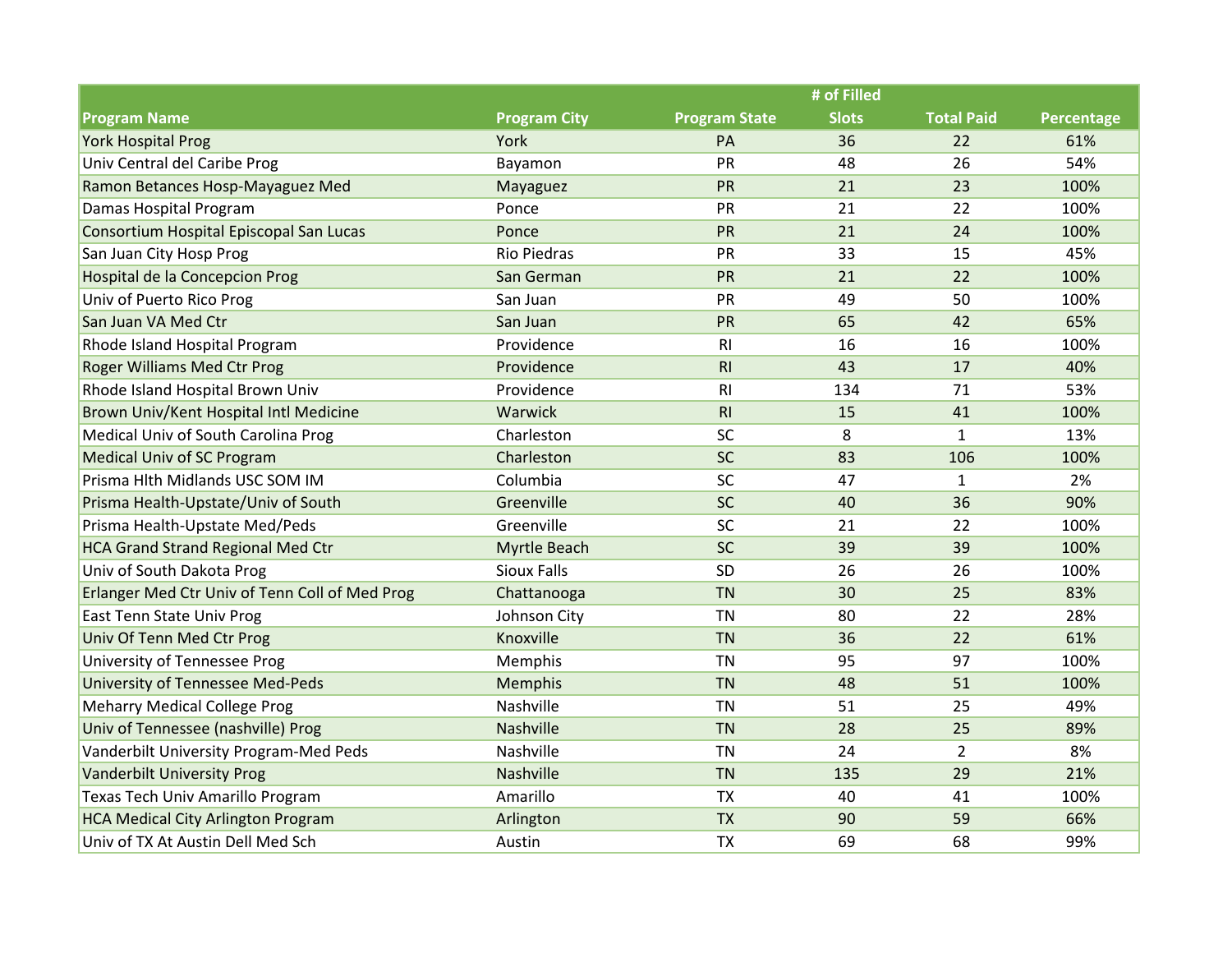|                                              |                     |                      | # of Filled    |                   |            |
|----------------------------------------------|---------------------|----------------------|----------------|-------------------|------------|
| <b>Program Name</b>                          | <b>Program City</b> | <b>Program State</b> | <b>Slots</b>   | <b>Total Paid</b> | Percentage |
| <b>HCA Corpus Christi Medical Center</b>     | Corpus Christi      | <b>TX</b>            | 39             | 29                | 74%        |
| Univ of Texas SW Med Sch Prog                | <b>Dallas</b>       | <b>TX</b>            | 178            | 75                | 42%        |
| <b>Methodist Hosps of Dallas Prog</b>        | <b>Dallas</b>       | <b>TX</b>            | 39             | 38                | 97%        |
| <b>Baylor Univ Med Ctr Prog</b>              | Dallas              | <b>TX</b>            | 39             | 42                | 100%       |
| Texas Hlth Presbyterian Hosp/Dallas          | <b>Dallas</b>       | <b>TX</b>            | 24             | 23                | 96%        |
| Univ of Texas-Rio Grande Valley              | Edinburg            | <b>TX</b>            | 52             | 50                | 96%        |
| <b>HCA Las Palmas Del Sol Healthcare</b>     | El Paso             | <b>TX</b>            | 43             | 43                | 100%       |
| Texas Tech Univ Hlth Sci Ctr                 | El Paso             | <b>TX</b>            | $\overline{2}$ | $\mathbf{1}$      | 50%        |
| William Beaumont Army Med Ctr Prog           | El Paso             | <b>TX</b>            | 27             | 19                | 70%        |
| Texas Tech Univ (El Paso) Prog               | El Paso             | <b>TX</b>            | 53             | 51                | 96%        |
| San Antonio Uniformed Serv Hlth Edu Cons     | Fort Sam Houston    | <b>TX</b>            | 96             | 58                | 60%        |
| <b>HCA Medical City Fort Worth Prog</b>      | Fort Worth          | <b>TX</b>            | 30             | 29                | 97%        |
| Univ of Texas Med Branch                     | Galveston           | <b>TX</b>            | 98             | 89                | 91%        |
| Univ of Texas RGV VBMC Prog                  | Harlingen           | <b>TX</b>            | 30             | 31                | 100%       |
| <b>Baylor College of Medicine Prog</b>       | Houston             | <b>TX</b>            | 30             | $\pmb{0}$         | 0%         |
| <b>Houston Methodist Hospital</b>            | Houston             | <b>TX</b>            | 51             | 23                | 45%        |
| Univ of Texas at Houston Program             | Houston             | <b>TX</b>            | 150            | 152               | 100%       |
| <b>Baylor College of Med Prog</b>            | Houston             | <b>TX</b>            | 177            | 112               | 63%        |
| <b>HCA Houston Healthcare Kingwood</b>       | Kingwood            | <b>TX</b>            | 75             | 58                | 77%        |
| Univ TX/Good Shepherd Med Ctr                | Longview            | <b>TX</b>            | 54             | 32                | 59%        |
| <b>Texas Tech Univ (Lubbock) Prog</b>        | Lubbock             | <b>TX</b>            | 44             | 43                | 98%        |
| Texas Tech Univ (Odessa) Prog                | Odessa              | <b>TX</b>            | 44             | 27                | 61%        |
| Texas A&M Col of Med Scott & White           | <b>Round Rock</b>   | <b>TX</b>            | 18             | 22                | 100%       |
| Univ of Texas Hlth Sci Ctr Prog              | San Antonio         | <b>TX</b>            | 108            | 44                | 41%        |
| <b>Scott and White Hospital</b>              | Temple              | <b>TX</b>            | 83             | 32                | 39%        |
| Weatherford Intl Med Res Med City            | Weatherford         | <b>TX</b>            | 35             | 36                | 100%       |
| U TX Rio Grande Valley Knapp Med             | Weslaco             | <b>TX</b>            | 36             | 8                 | 22%        |
| Univ of Utah Program Med Peds                | Salt Lake City      | UT                   | 8              | 4                 | 50%        |
| Univ of Utah Program                         | Salt Lake City      | UT                   | 117            | 72                | 62%        |
| Johnston Memorial Hospital Intl Med Res Prog | Abingdon            | VA                   | 15             | 19                | 100%       |
| <b>HCA Lewisgale Hosp Montgomery</b>         | <b>Blacksburg</b>   | VA                   | 18             | 22                | 100%       |
| Univ of Virginia                             | Charlottesville     | VA                   | 101            | 103               | 100%       |